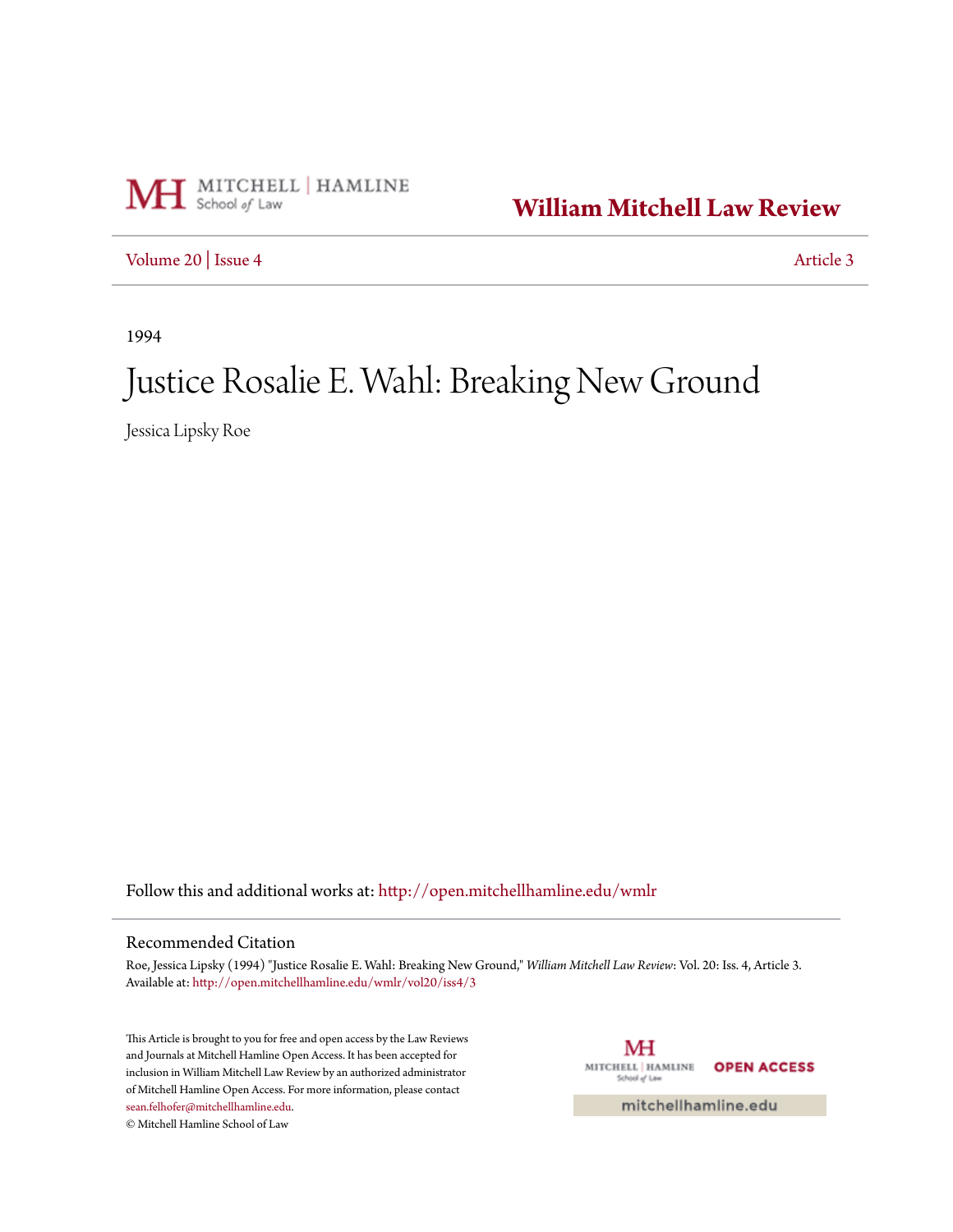## **JUSTICE ROSALIE E. WAHL: BREAKING NEW GROUND**

JESSICA **LIPSKY** ROEt

|  | I. INTRODUCTION $\ldots \ldots \ldots \ldots \ldots \ldots \ldots \ldots \ldots \ldots \ldots \ldots \ldots 1015$ |  |
|--|-------------------------------------------------------------------------------------------------------------------|--|
|  |                                                                                                                   |  |
|  | A. On Disparate Treatment: Sigurdson v. Isanti                                                                    |  |
|  | County, 386 N.W.2d 715 (Minn. 1986)1016                                                                           |  |
|  | B. On Environmental Rights: Powderly v. Erickson,                                                                 |  |
|  | 285 N.W.2d 84 (Minn. 1979)1019                                                                                    |  |
|  | C. On Family Law: Pikula v. Pikula, 374 N.W.2d 785                                                                |  |
|  |                                                                                                                   |  |
|  | D. On Federalism: O'Connor v. Johnson, 287 N.W.2d                                                                 |  |
|  | 400 (Minn. 1979); In re Estate of Turner, 391                                                                     |  |
|  | N.W.2d 767 (Minn. 1986); State v. Russell, 477                                                                    |  |
|  | $N.W.2d 836 (Minn. 1991)$ 1025                                                                                    |  |
|  | 1. O'Connor v. Johnson, 287 N.W.2d 400                                                                            |  |
|  |                                                                                                                   |  |
|  | 2. In re Estate of Turner, 391 N.W.2d 767                                                                         |  |
|  |                                                                                                                   |  |
|  | 3. State v. Russell, 477 N.W.2d 886 (Minn.                                                                        |  |
|  |                                                                                                                   |  |
|  |                                                                                                                   |  |
|  |                                                                                                                   |  |

#### **I.** INTRODUCTION

In her seventeen years on the supreme court bench, Justice Wahl has been involved in numerous decisions and has authored over 400 opinions. To extract from this number only the "monumental" decisions or to gauge the impact of her efforts is virtually impossible. Consequently, no pretense is made as to the comprehensiveness of the scope of this review.

Upon reviewing her decisions, one is impressed with the number of opinions that can be labeled as "firsts." One should not be. As the first woman on the Minnesota Supreme Court, Justice Wahl has brought a new vision to an old establishment.

t Author's credits go here.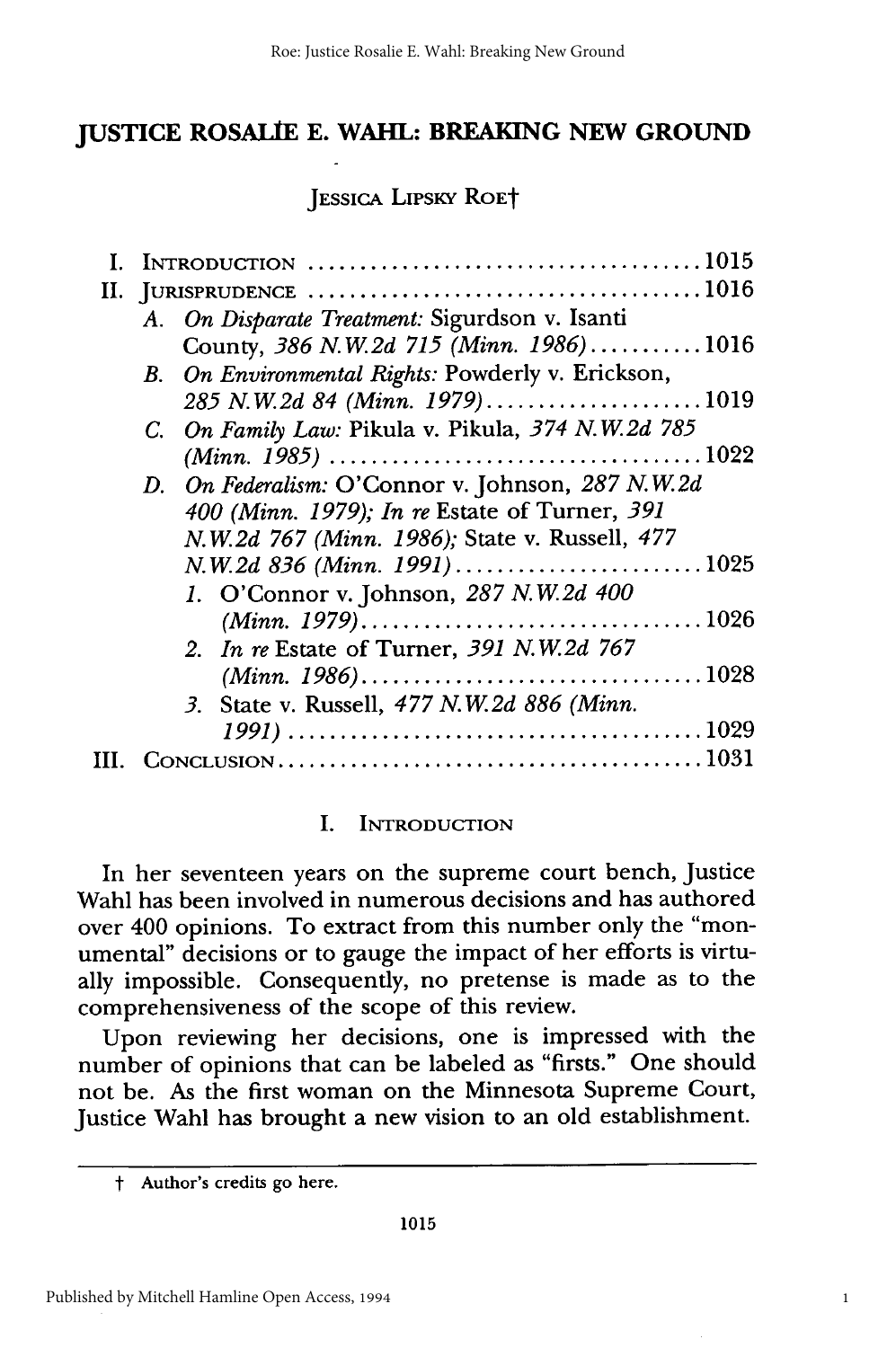#### II. JURISPRUDENCE

#### *A. On Disparate Treatment:* Sigurdson v. Isanti County, *386 N. W. 2d 715 (Minn. 1986)*

In *Sigurdson v. Isanti County,'* Justice Wahl authored the first Minnesota opinion requiring the lower courts to apply the *Mc-Donnell Douglas* test in disparate treatment cases.2 The plaintiff brought a disparate treatment claim alleging that her training opportunities, assignments, and compensation were limited by her gender.<sup>3</sup> The plaintiff also claimed that she was the victim of reprisal for bringing discrimination charges.4

The employee filed her complaint with the Minnesota Human Rights Department.<sup>5</sup> This complaint was dismissed for lack of probable cause,<sup>6</sup> and the employee subsequently brought a civil action under the Minnesota Human Rights Act.7 The lower court did not find discrimination and ordered the plaintiff to pay attorney fees.<sup>8</sup> The court of appeals affirmed the trial

1016

3. *Sigurdson,* 386 N.W.2d at 716-19. The United States Supreme Court has defined two basic types of employment discrimination cases: "disparate treatment" cases and "disparate impact" cases. Disparate treatment cases involve allegations that the employer has treated "some people less favorably than others because of their race, color, religion, sex, or national origin." International Bhd. of Teamsters v. United States, 431 U.S. 324, 335 n.15 (1977). Disparate impact claims "involve employment practices that are facially neutral in their treatment of different groups but that in fact fall more harshly on one group than another and cannot be justified by business necessity." *Id.* In the instant case, the claim is one of disparate treatment. Ms. Sigurdson claimed that the county assessor's office treated her less favorably based on her gender. *Sigurdson,* 386 N.W.2d at 716.

4. *Sigurdson,* 386 N.W.2d at 716. Ms. Sigurdson's supervisor testified that typical field appraisal work was done in teams. He was concerned that a man and woman team would present a bad public image. *Id.* at 717. The facts of the case presented numerous incidents of alleged harassment. *Id.* at 716-19.

6. *Id.* at 719.

7. The Minnesota Human Rights Act provides that it is unfair employment practice "(a) to refuse to hire or to maintain a system of employment which unreasonably excludes a person seeking employment; **or...** (c) to discriminate against a person with respect to hiring, tenure, compensation, terms, upgrading, conditions, facilities, or privileges of employment" because of an individual's sex. **MINN. STAT.** § 363.03 subd. 1(2) (1992). This Act also provides that it is an unfair discriminatory practice to act in reprisal against an employee who brings a charge of employment discrimination. MINN. STAT. § 363.03 subd. 7 (1992).

8. *Sigurdson,* 386 N.W.2d at 716.

<sup>1. 386</sup> N.W.2d **715** (Minn. 1986).

<sup>2.</sup> McDonnell Douglas Corp. v. Green, 411 U.S. **792 (1973).** The *McDonnell Douglas* case specifically addressed disparate treatment based on race and formed a threepart test for establishing a prima facie case of discrimination. *Id.* at 807.

<sup>5.</sup> *Id.* at 716.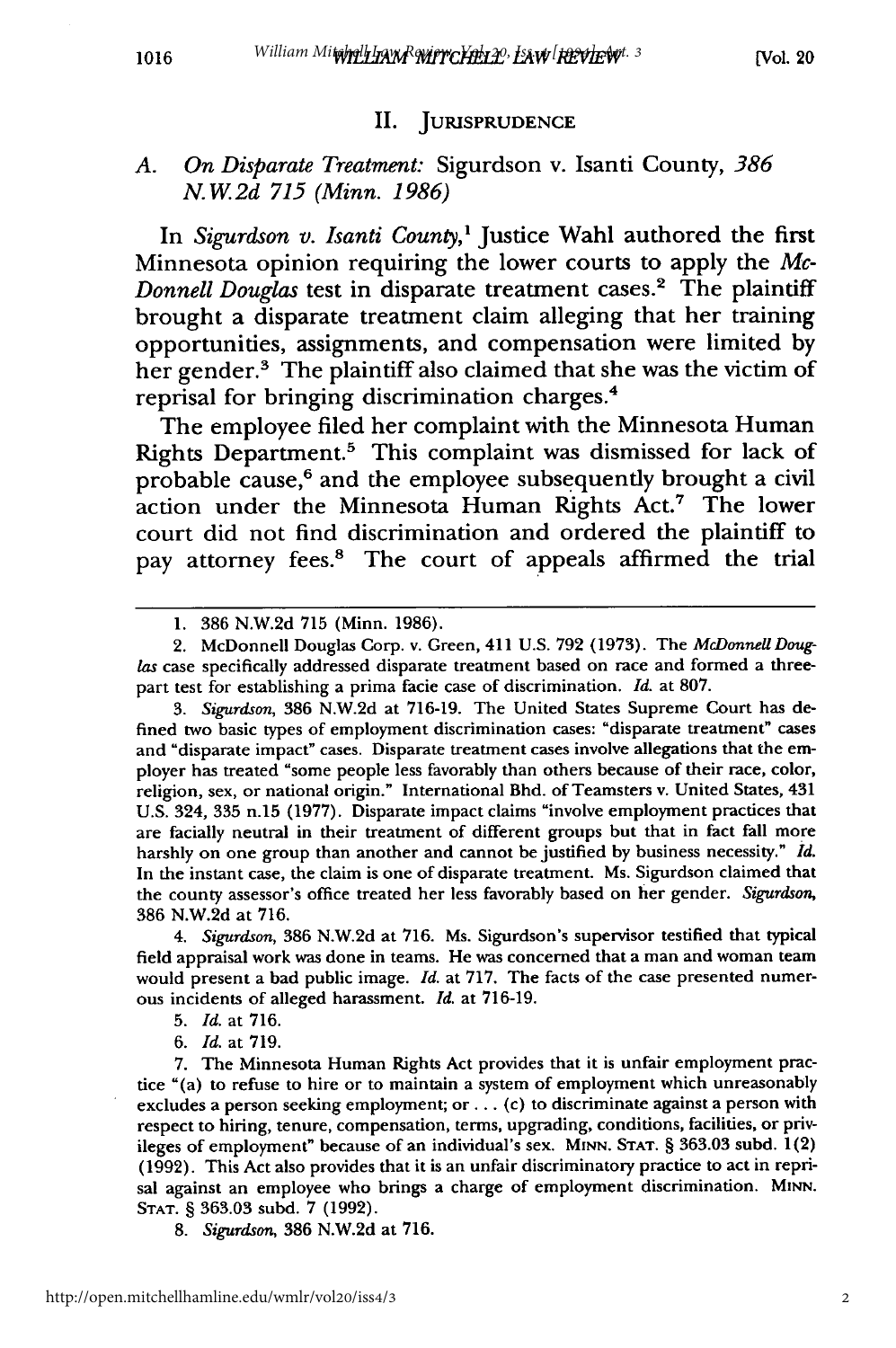court's finding of no discrimination, but reversed the award of attorney fees.<sup>9</sup>

On appeal, Justice Wahl remanded and instructed the lower court on the three-part test established in *McDonnell Douglas.1 "* This test had been previously adopted in cases involving the Minnesota Human Rights Act<sup>11</sup> and consists of a prima facie case, an answer, and a rebuttal.<sup>12</sup> Justice Wahl, recognizing the importance of flexibility in applying this standard, noted that the specific elements of *McDonnell Douglas* must be altered depending on factual patterns and employment settings.<sup>13</sup>

In *Sigurdson,* the trial court decision did not enumerate the particular elements of the *McDonnell Douglas* test. Justice Wahl recognized the potential problems a loosely constructed analysis could create and discussed her concerns:

Employment discrimination cases often involve intricate factual issues in which only the trial court **...** can meaningfully assess **...** the evidence **....** [The supreme court has] traditionally accorded great deference to the trial court in making findings of **fact...** [however,] it is important that the basis for the court's decision be set forth clearly and explicitly so that an appellate court can conduct effective and meaningful review. 14

The case was remanded with the requirement that the lower court apply the correct standard and more explicitly detail the  $decision.<sup>15</sup>$ 

12. *Sigurdson,* 386 N.W.2d at 720.

13. *Id.* at **720.** Justice Wahl believed explicit application of fact-dependent tests was necessary to accord deference to the lower court's findings of fact, "recognizing that much must necessarily be left to [the trial court's] sound judgment and discretion." *Id.* at 721.

14. *Id.* at 721.

15. *Id.* at 721-22. *Sigurdson* has since been cited in more than **30** Minnesota cases. *Sigurdson* has also been cited in the Eighth Circuit. *See* Kypke v. Burlington N. *RR.,* 928 F.2d 285, **286** (8th Cir. 1991) (citing *Sigurdson* and noting that Minnesota courts have applied the same standards for discrimination under the Minnesota Human Rights Act that the federal courts have applied under federal anti-discrimination statutes).

<sup>9.</sup> Sigurdson v. Isanti County, 363 N.W.2d 476, 483 (Minn. Ct. App. 1985).

<sup>10.</sup> The supreme court instructed the court of appeals to apply the *McDonnell Douglas* analysis for evaluating a disparate treatment claim. *Sigurdson,* 386 N.W.2d at 721-22.

<sup>11.</sup> The *McDonnell Douglas* standard was well-established in Minnesota. *See, e.g.,* Hubbard v. United Press Int'l, Inc., 330 N.W.2d 428, 444-46 (Minn. 1983); Danz v. Jones, 263 N.W.2d 395, 400 (Minn. 1978). Minnesota continues to apply this standard. *See, e.g.,* Feges v. Perkins Restaurants, Inc., 483 N.W.2d 701 (Minn. 1992).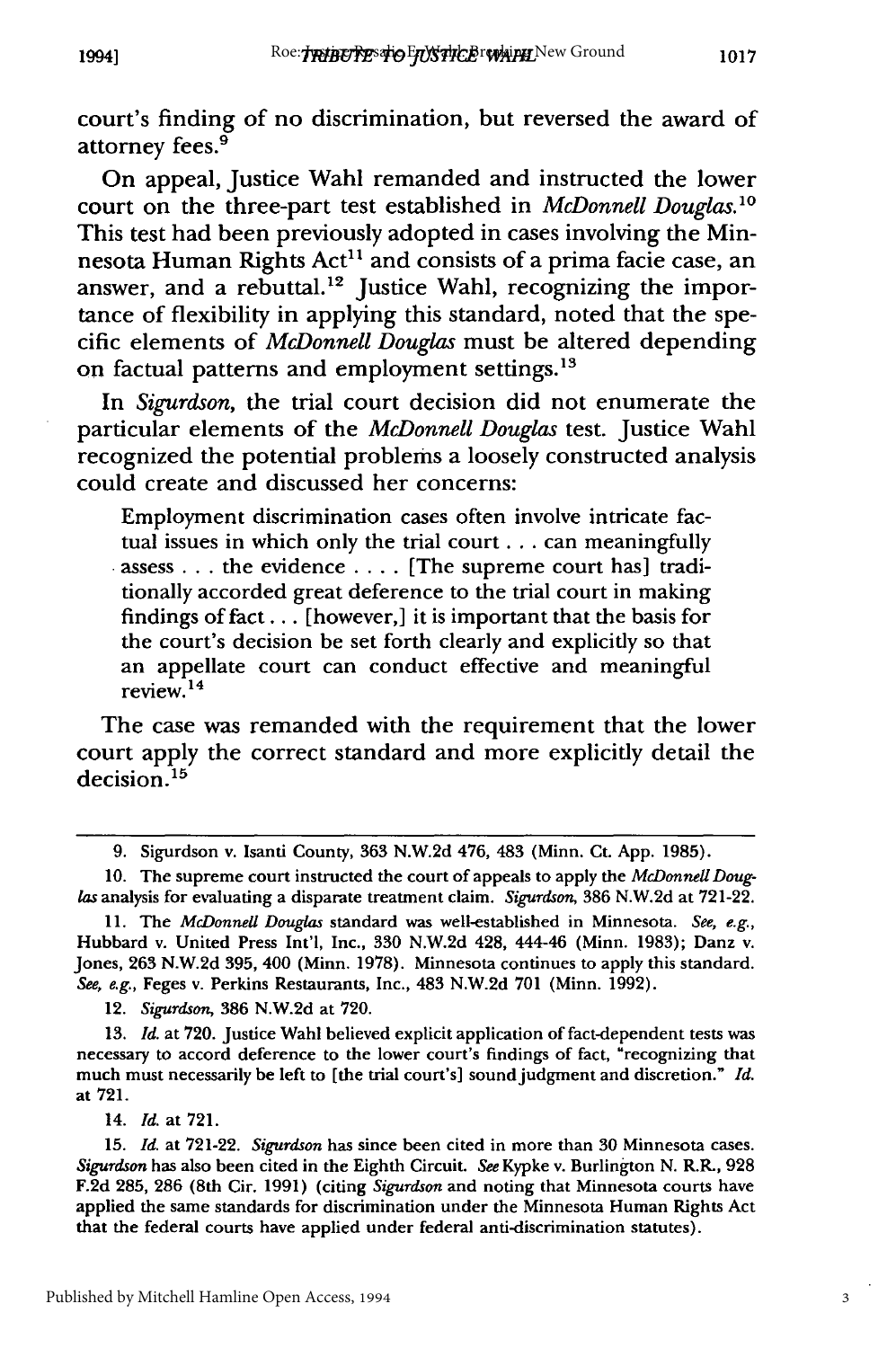William Mitchell Law Review MITCHELL<sup>Is</sup>LAW<sup>994</sup>/Atw<sup>3</sup>

The *Sigurdson* dissent strongly criticized the decision to remand this case.<sup>16</sup> Although agreeing that the lower court had not articulated the *McDonnell Douglas* standard, the dissent advocated for avoiding needless litigation and argued that judicial energy would be wasted if the lower court were required to redraft the findings in accordance with the appropriate standard.<sup>17</sup>

Nevertheless, Justice Wahl refused to abandon the principles of an effective appellate review and required a sound basis on which to consider the reliability of a witness or the weight of the testimony.18 She often chose to remand lower court decisions that did not apply the correct standard<sup>19</sup> or made inconsistent  $\rm{findings.}^{26}$ 

Justice Wahl continually emphasized the significance of factual issues in employment discrimination cases.<sup>21</sup> In addition, she chose not to succumb to the pressures of avoiding litigation. Although she recognized the legal system's struggle to avoid or limit litigation, she also considered the importance of encouraging lower courts to use correct standards and write clear deci-

At some point, litigation must come to an end. In this case, a remand will do the appellant no good because the result will be the same .... We should affirm this case, but warn that all findings in future employment discrimination cases are to be clearly set forth according to the *McDonnell Douglas* analysis.

*Id.*

**18.** See, e.g., *id.* at **721** (stating that for appropriate appellate review a trial court must "clearly and explicitly" set forth the court's basis for a decision).

**19.** *See, e.g.,* Minnesota v. Blacksten, **507 N.W.2d** 842, **847** (Minn. **1993)** (finding that consent is a credibility issue for the trial court absent a clearly erroneous finding); Serbus v. Serbus, 324 **N.W.2d 381, 385-86** (Minn. **1982)** (reversing trial court findings on the weight of testimony); Minnesota v. Williams, 324 **N.W.2d** 154, **160** (Minn. **1982)** (holding that the jury could not properly weigh evidence absent instruction on the need to find intent to defraud).

20. *See, e.g.,* Minnesota v. Moore, 458 **N.W.2d 90,** 94 (Minn. **1990)** (holding jury findings inconsistent); Wright v. M.B. Hagen Realty, Co., **269 N.W.2d 62, 66** (Minn. **1978)** (holding findings inconsistent).

21. *See, e.g.,* Feges v. Perkins Restaurants, Inc., 483 **N.W.2d 701, 707, 711** (Minn. **1992)** (noting that breach of contract and age discrimination claims require factual determinations **by** the jury); Shockney v. Jefferson Lines, 439 **N.W.2d 715, 720** (Minn. **1989)** (holding that no race discrimination occurred in discharge of employee when treatment of all employees reviewed); Minneapolis Police Dep't. v. Minneapolis Comm'n of Civil Rights, 425 **N.W.2d 235,** 239-40 (Minn. **1988)** (finding lack of sufficient evidence to establish prima facie case of employment discrimination); Lewis v. Metro Transit Comm'n, **320 N.W.2d** 426, 431 (Minn. **1982)** (relying upon presentation of substantial evidence establishing need for bona fide occupational qualification).

1018

**<sup>16.</sup>** Justice Yetka, authoring the dissent, concurred in the majority's affirming the reversal of the award of attorney fees, but dissented in the order to remand for specific findings under the *McDonnell Douglas* analysis. *Sigurdson,* **386 N.W.2d** at **723.**

**<sup>17.</sup>** *Id.* Justice Yetka stated: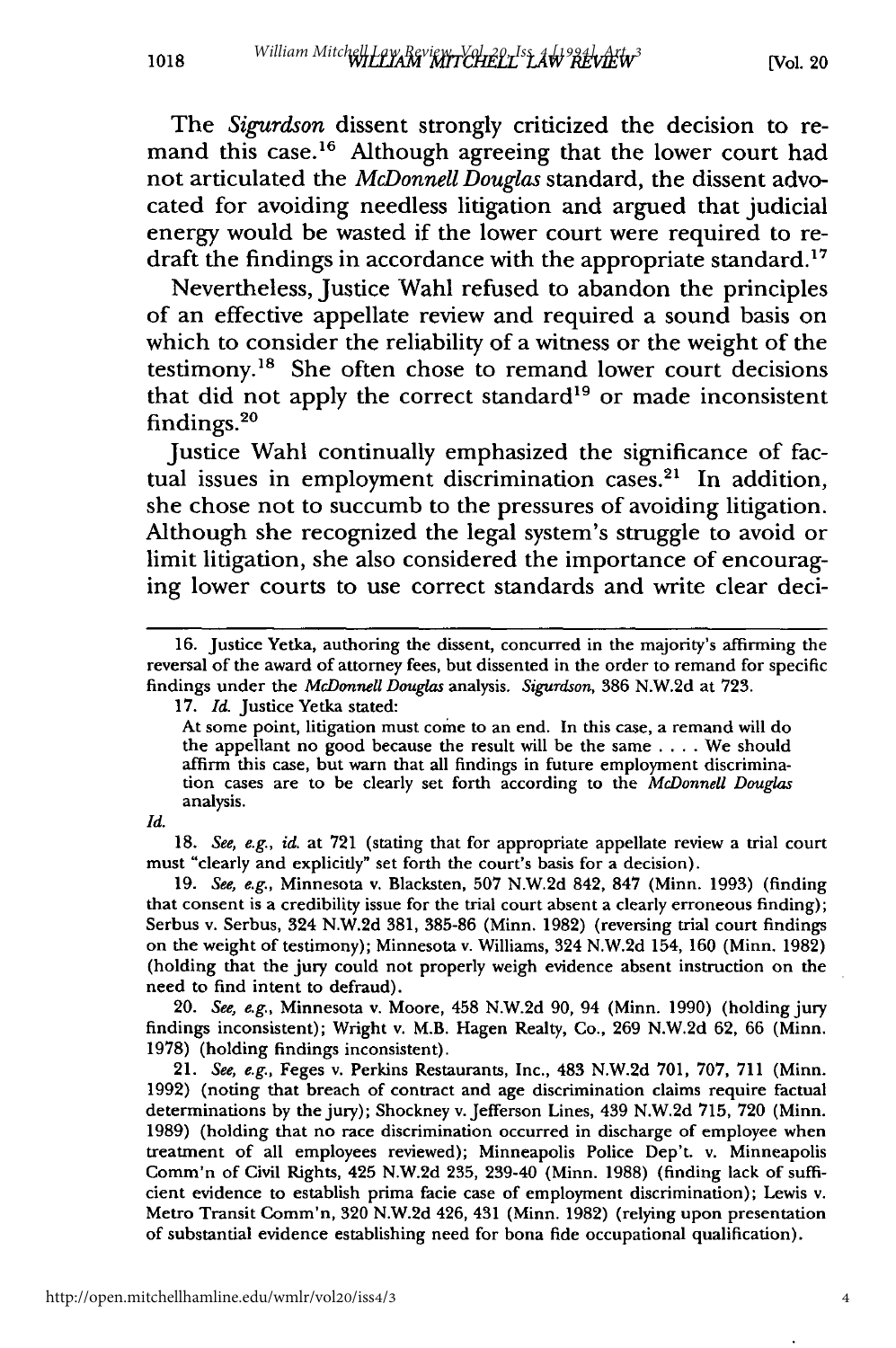sions. In *Sigurdson,* as in most of her decisions, she chose clarity and completeness over convenience.

## *B. On Environmental Rights:* Powderly v. Erickson, *285 N. W 2d 84 (Minn. 1979)*

In 1979 the Minnesota Supreme Court, on first hearing, in an opinion authored by Justice Wahl,<sup>22</sup> decided the first case regarding historical preservation under the Minnesota Environmental Rights Act (MERA).2S *Powderly v. Erickson* concerned the MERA provision that protects buildings, structures, and sites "possessing historical, archeological, or architectural value."24

In *Powderly,* a group of citizens brought an action under MERA to enjoin the demolition of row houses in Red Wing, Minnesota.<sup>25</sup> These houses had been designated as "historic resources" under MERA by the Minnesota Historical Society.<sup>26</sup> In spite of this designation, the property owner planned to demolish the houses to provide for parking to expand a retail space.<sup>27</sup>

The property owner argued at the trial level that there was no feasible and prudent alternative to demolition that would effec-

24. *Powderly,* 285 N.W.2d at 88. A number of factors were indentified for consideration in defining a historical resource: (1) who built the structure; (2) who lived in it; (3) its location; (4) its architecture; (5) whether unique materials were used; (6) the quality of workmanship; (7) the structure's association with builders or important people or events in the area; and (8) its interaction with other buildings. *Id.*

In the opinion of Russell Fridley, Director of the Minnesota Historical Society and State Preservation Officer, the row houses in question were historical resources because of their age, construction, and association with local historical events. *Id.*

26. *Id.*

<sup>22.</sup> Justice Otis authored the second decision. *See* Powderly v. Erickson, 301 N.W.2d 324 (Minn. 1981).

<sup>23.</sup> **MINN. STAT.** § 116B.01-.13 (1992). For purposes of MERA, natural resources are defined as "all mineral, animal, botanical, air, water, land, timber, soil, quietude, recreational and historical resources." **MINN. STAT.** § 116B.02 subd. 4 (1992). At the time of the *Powderly* decision, no case had defined "historical resources" despite the prevalence of local, state, and federal programs that addressed historical preservation. *See* 16 U.S.C. §§ 461-470t (1976); **MINN. STAT.** §§ 138.51-.65; 138.71-.75 (1978). Today, guidance for MERA application is most frequently found in a trio of cases: Powderly v. Erickson, 285 N.W.2d 84 (Minn. 1979); People for Envtl. Enlightenment and Responsibility (PEER) v. Minnesota Envtl. Quality Council, 266 N.W.2d 858 (Minn. 1978); County of Freeborn v. Bryson, 297 Minn. 218, 243 N.W.2d 316 (Minn. 1976). State v. County of Hennepin, 495 N.W.2d 416, 422 (Minn. 1993).

<sup>25.</sup> *Id.* at 85.

<sup>27.</sup> *Id.* at 86. The defendant, Erickson Diversified Corporation, operated a food market, pharmacy, and gasoline service station. *Id.* The corporation purchased the land adjoining the parcel on which the row houses stood in 1964. *Id.* In 1978, Erickson sought and was awarded a demolition permit. *Id.* at 87.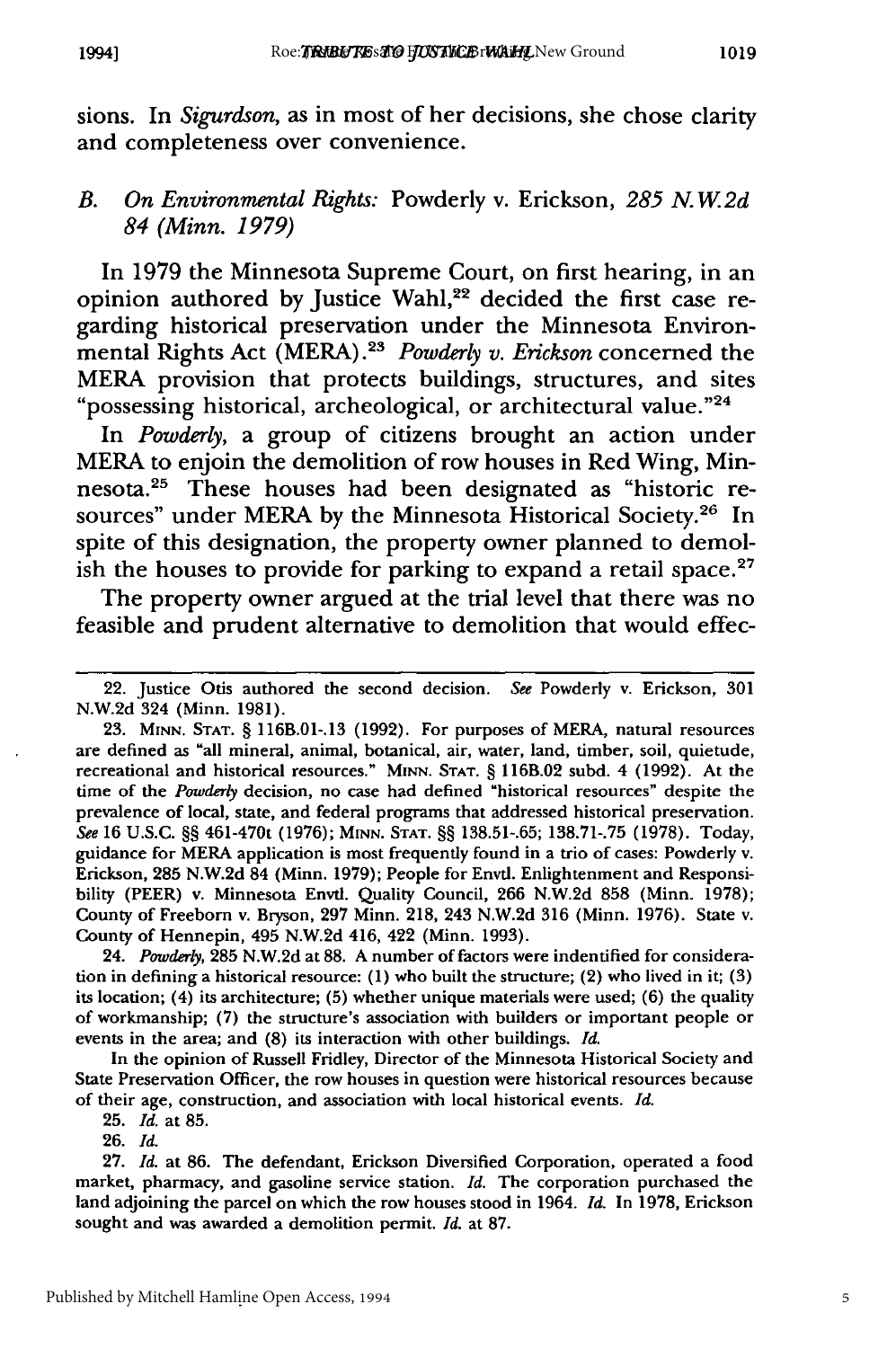tuate the expansion plans<sup>28</sup> and asserted that preventing the demolition of the houses was an unconstitutional taking of property.<sup>29</sup> The district court found the row houses to be historical resources but held that demolition was consistent with public health, safety, and welfare because of building code and fire safety violations.<sup>30</sup>

On first hearing,<sup>31</sup> the supreme court determined that the respondent, in raising the MERA affirmative defense, had failed to rebut the plaintiff's prima facie case.<sup>32</sup> The court further determined that an injunction of the demolition was not an unconstitutional taking because the injunction did not deprive the respondent of all effective uses of the property.<sup>33</sup> Therefore, demolition of the row houses was enjoined and the case was remanded to the trial court.<sup>34</sup>

The trial court modified the injunction and held that if there was competent evidence that a reasonable time had lapsed and the row houses had not been sold, renovated, or otherwise acquired, demolition would be allowed. $35$  On rehearing, the supreme court upheld the district court's modified injunction.<sup>36</sup> However, the supreme court remanded again and held that the

**<sup>28.</sup>** The property owner claimed there was a need for additional parking space and that the expansion would not work without this space. *Id.* at 90.

<sup>29.</sup> *Powderly,* 285 N.W.2d at 87. Under MERA, the plaintiff has the burden of proving (1) the existence of a protectable natural resource, and (2) the pollution, impairment, or destruction of that resource. County of Freeborn v. Bryson, 297 Minn. 218, 228, 210 N.W.2d 290, 297 (Minn. 1973); **MINN. STAT.** § 116B.04 (1992). In the alternative, however, section 116B.04 allows a defendant who does not rebut the plaintiff's case to raise an affirmative defense. Under MERA, the defendant may establish that (1) there is no feasible and prudent alternative and that  $(2)$  the conduct at issue is consistent with and reasonably required for the promotion of the public health, safety, and welfare in light of the state's paramount concern for the protection of natural resources. MINN. **STAT.** § 116B.04 (1992).

<sup>30.</sup> *Powderly,* 285 N.W.2d at 87.

**<sup>31.</sup>** The issues raised on appeal were: (1) whether the court erred in denying the petition for intervention; (2) whether the row houses were historical resources; (3) whether defendant had established an affirmative defense; (4) whether the demolition permit was valid; and (5) whether defendant's property had been unconstitutionally taken without just compensation. *Id.* at **87.**

Appellate jurisdiction was with the supreme court prior to 1982. Since 1982, appellate jurisdiction has been divided between the Minnesota Supreme Court and the Minnesota Court of Appeal. *See* Court of Appeals Act, 1982 Minn. Laws ch 501, §§ 3-13 (codified at **MINN. STAT.** §§ 480A.01-.11 (1992)).

<sup>32.</sup> *Powderly,* **285** N.W.2d at 87.

<sup>33.</sup> *Id.*

<sup>34.</sup> *Id.*

**<sup>35.</sup>** Powderly v. Erickson, **301 N.W.2d** 324, **325** (Minn. **1981).**

**<sup>36.</sup>** *Id.* at **327.**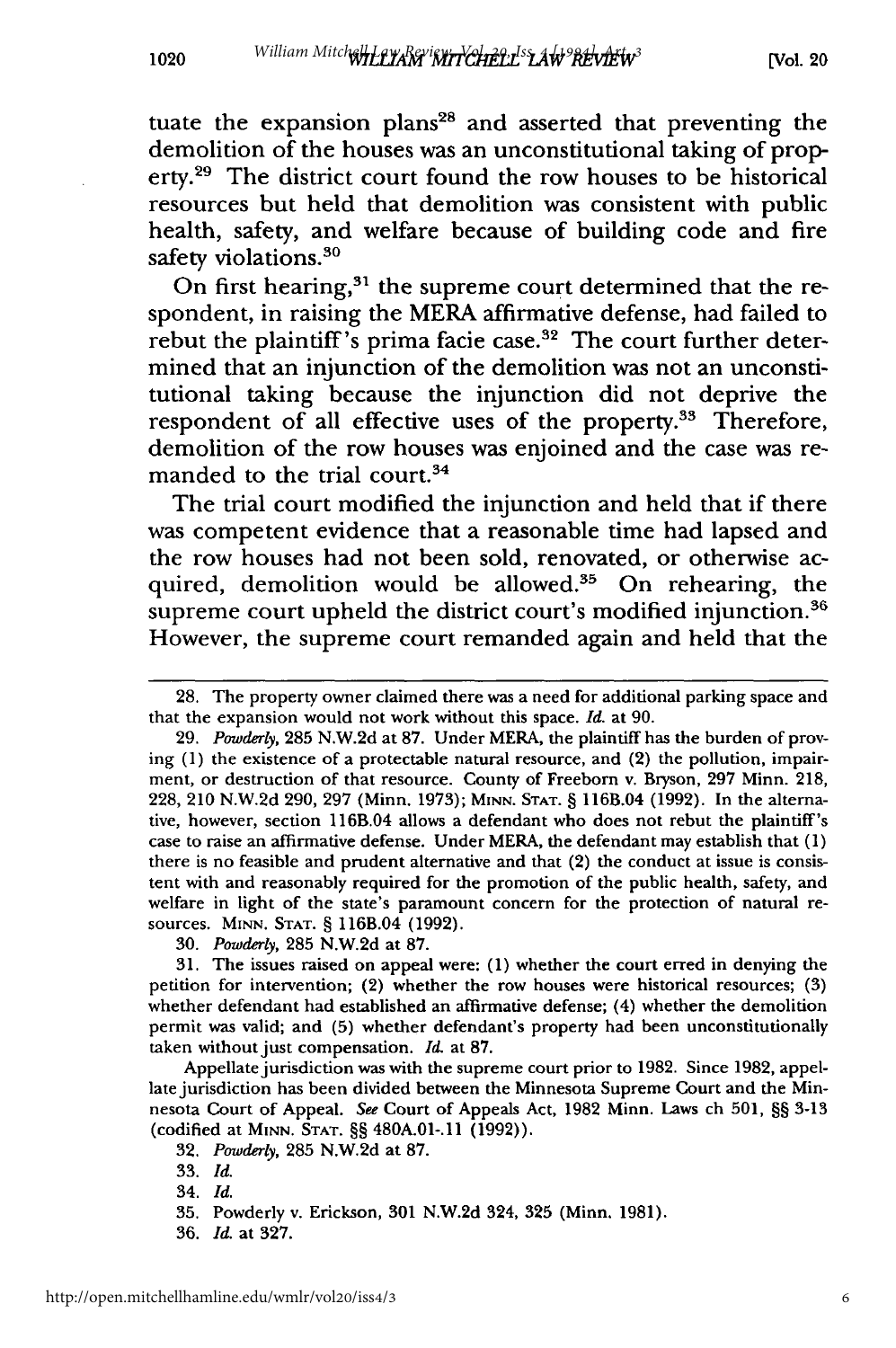respondent may apply for an order dissolving the injunction. The continuing injunction was conditioned on the appellant's posting a bond to indemnify respondent for damages resulting from continued litigation.<sup>37</sup>

Justice Wahl carefully noted that *Powderly* did not determine the application of MERA to "historic resources"<sup>38</sup> in all situations. $39$  She wrote that the court had a duty to enjoin destruction of protected historic resources until parties interested in preserving them have an opportunity to protect the resources through legislative or administrative processes.<sup>40</sup>

There is still no formal standard for interpreting MERA.<sup>41</sup> However, *Powderly* proved a valuable starting point for defining and labeling historic resources and property and the opinion set the stage for what continues to be an important issue. $42$ 

39. *Powderly,* 285 N.W.2d at 90.

40. *Powderly,* 301 N.W.2d at 324. She went on to state that in the absence of such measures,

[W] here neither the owners nor any public body after a reasonable length of time in which to act has lapsed, elect to preserve from demolition structures which are historical resources, the owners have a constitutional right to destroy the buildings or to put the property to any other lawful use, free from the restrictions otherwise imposed ....

*Id.* Justice Wahl apparently knew the row houses would eventually be demolished but chose to provide an opportunity for those interested to try to prevent the demolition.

41. One commentator has suggested that *Powderly* stands for the proposition that economic considerations alone may allow MERA to be used as a defense under certain circumstances. Timothy Murphy, *Environmental Law-Protection of Scenic and Aesthetic Resources under the Minnesota Environmental Rights Act [State ex rel.* Drabik v. Martz, *451 N.W2d 893 (Minn. Ct. App. 1990)],* 17 WM. **MITCHELL** L. REv. 1190, 1200 (1991). Mr. Murphy states, "the economic hardship limitation is ambiguous because it opens for discussion the questions of when, if ever, economic considerations are truly 'alone.'" *Id.* at 1201 (citing Bryden, *Environmental Rights in Theory and Practice,* 62 **MINN.** L. REV. 163 (1978)). "The question is whether the intent of MERA to ignore economic considerations can be bypassed based on the 'social' concerns such as the livelihood of the community. *Id.* at 1201 n.62. As he indicates, "it is not difficult to identify scenarios where an activity otherwise damaging to the environment could be justified on grounds that the activity could benefit local economies. Opponents of MERA could argue that such benefits are 'social' rather than 'economic.' **"** *Id.* at 1201 n.63.

42. *See, e.g.,* Archabal v. County of Hennepin, 495 **N.W.2d** 416, 418 (Minn. **1993)** (citing *Powderly* as the standard for considering whether a structure is a historic re-

<sup>37.</sup> *Id.*

<sup>38.</sup> Historic resources are not defined in MERA. However, in Archabal v. County of Hennepin, 495 N.W.2d 416 (Minn. 1993), the court discussed *Powderly* and the definition of "historic resources." "In *Powderly...* we identified certain factors that should be taken into account in determining whether a building falls under the protection of MERA. [Included is the] quality of significance in American history, architecture, archeology, and cultures **...** local importance .. . integrity of location, design, setting, materials, feeling and association." *Id.* at 421.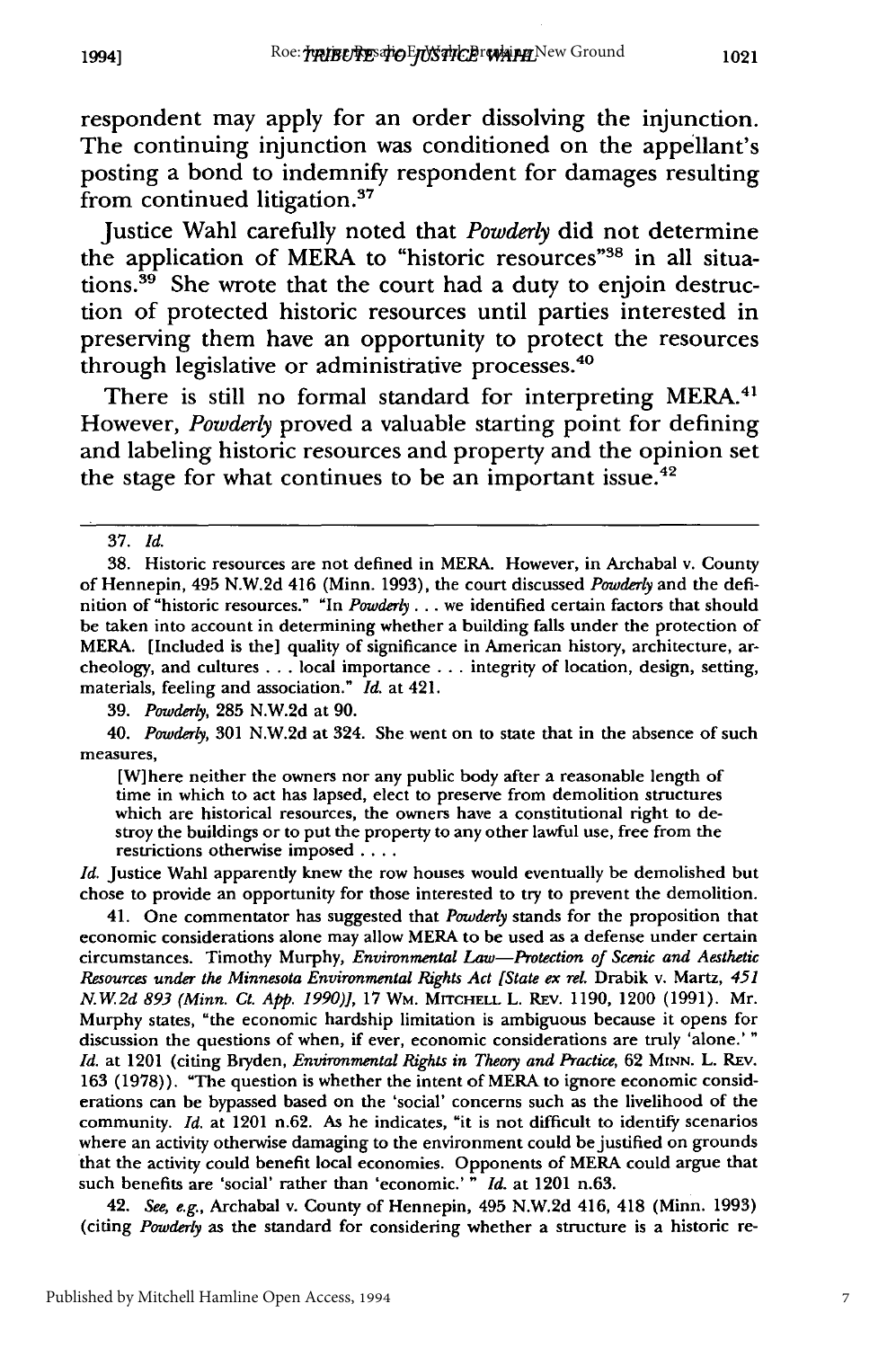In 1985, the Minnesota Supreme Court assessed the suitability of the legal standards used to determine custody in child custody cases. What began as a typical custody case, $43$  has become a landmark decision in family law.<sup>44</sup>

Justice Wahl, in *Pikula,* expressed the court's firm preference for placement of a child with that child's primary caretaker.<sup>45</sup> The opinion stressed the importance of the stability of the child's relationship with the parent and the importance of continuing that relationship. 46 She reasoned that the "guiding principle in all custody cases is the best interest of the child."47

The *Pikula* trial court heard testimony that the mother planned to move the children into her sister's apartment until she was able to afford an apartment of her own.<sup>48</sup> The father

44. As of March 1994, *Pikula* has been cited in 219 Minnesota cases, numerous other jurisdictions, and thirty-three law review articles. *See, e.g.,* Wopata v. Wopata, 498 N.W.2d 478 (Minn. Ct. App. 1993) (stating the *Pikula* developed a standard that serves the best interests of the child); Westphal v. Westphal, 457 N.W.2d 226 (Minn. Ct. App. 1990) (citing the well-settled policy under *Pikula* that stable custody is usually in the child's best interest). *See also* In re Mr. & Mrs.J.M.P., 528 So. 2d 1002 (La. 1988) (agreeing with the existence of a child's psychological parent and the importance thereof to development of the child); Jaramillo v. Jaramillo, 823 P.2d 299 (N.M. 1991) (finding no presumption in favor of the mother as primary caretaker); Ann Laquer Estin, *Maintenance, Alimony, and the Rehabilitation of Family Care,* **71 N.C.** L. **REv. 721, 784** n.236 **(1993)** (citing *Pikula* for the proposition that even mothers who "work outside the home" can be primary caretakers); Barbara Bennett Woodhouse, *Hatching the Egg: A Child-Centered Perspective on Parents' Rights,* 14 C.Anozo L. REv. **1747,** 1849 n.445 **(1993)** (discussing the gender-neutral aspect of *Pikula).*

45. Pikula v. Pikula, 374 **N.W.2d 705, 711** (Minn. **1985).** The court followed the reasoning of appellate decisions in Ohio, Oregon, Pennsylvania, and West Virginia. *See* In re Maxwell, 456 **N.E.2d 1218** (Ohio **1982);** VanDyke v. VanDyke, **618 P.2d** 465 (Or. **1980);** Commenwealth ex. rel. Jordan, 448 **A.2d 1113** (Pa. **1982);** Garska v. McCoy, **278 S.E.2d 357** (W. Va. **1981).**

46. *Pikula,* 374 **N.W.2d** at **711.**

47. *Id.* Justice Wahl wrote that the importance of the emotional and psychological stability to the child's sense of security is a notion that faces little dispute. *Id.* (citingJ. **GOLDSTEIN ET AL., BEFORE** THE **BEST INTEREST OF THE CHILD 31-35 (1979);** Martha F. Leonard **&** Sally Provence, *The Development of Parent-Child Relationships and the Psychological Parent,* **53** CoNN. B. **J. 320, 326 (1979);** Sheila Rush Okpaku, *Psychology: Impediment or Aid in Child Custody Cases?,* **29 RuTGERs** L. REv. **1117,** 1121-22 **(1976)** (cited in Ramsay Laing Klaff, *The Tender Years Doctrine: A Defense,* **70 CAL.** L. Rxv. **335,** 348 **(1982))).** *Pikula,* 374 **N.W.2d** at **711.**

48. *Pikula,* 374 **N.W.2d** at **708.**

source). The *Archabal* court applied the *Powderly* standard to determine the fate of the Minneapolis Armory. *Id.*

<sup>43.</sup> If a custody case can ever be considered "typical."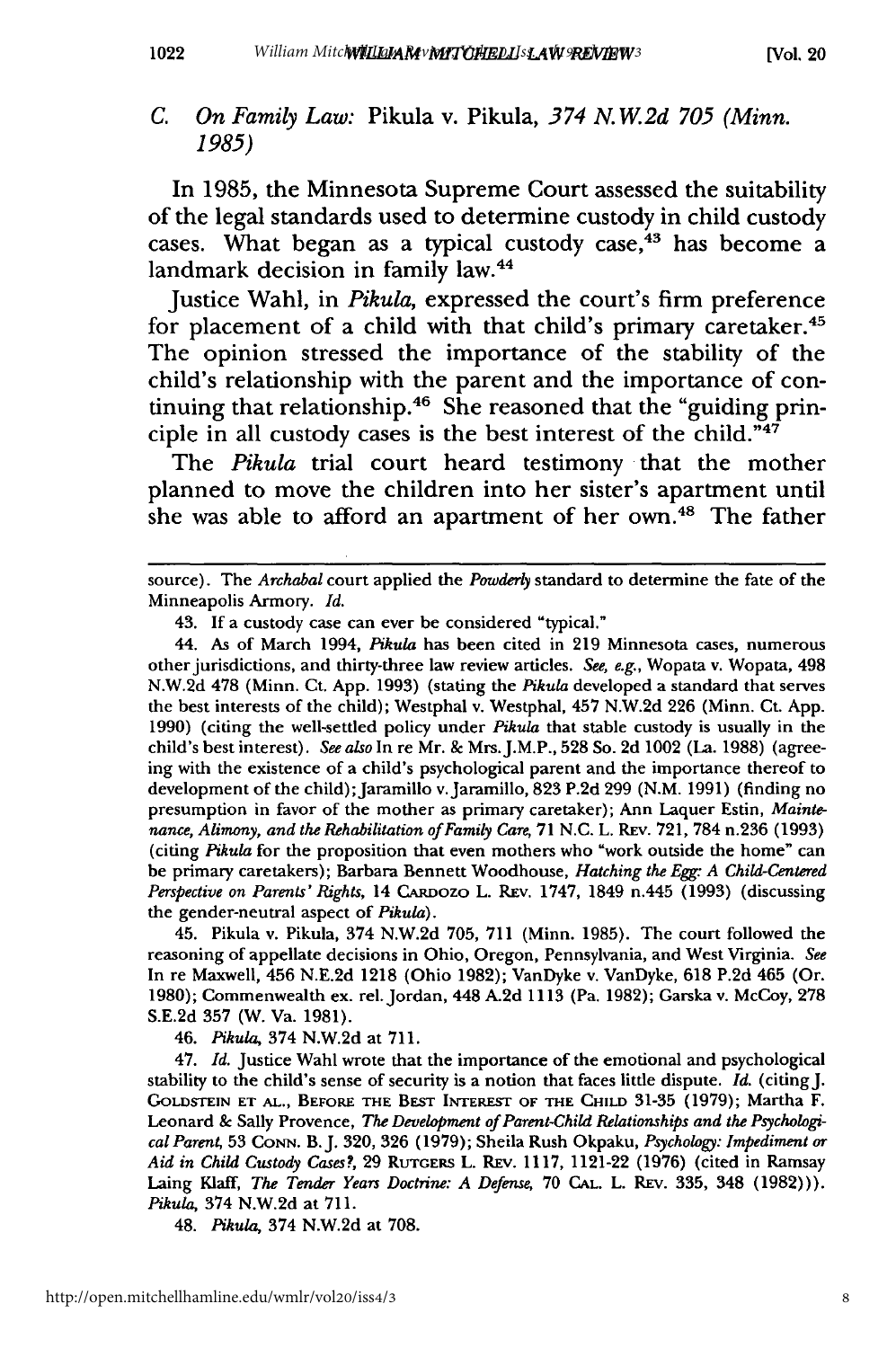testified that he intended to remain in his home town and that his mother would be the principle caregiver.<sup>49</sup> The trial court placed the children, ages three and four, in the custody of the father.<sup>50</sup>

On appeal, the court of appeals concluded the placement was erroneously premised on care by the father's extended family and that the evidence was improperly ignored.<sup>51</sup> The court of appeals overturned the lower court and awarded custody of the children to the mother.<sup>52</sup> The supreme court affirmed the reversal of the choice of the father, but reversed in part the award of custody to the mother.53 The court remanded for a determination as to the primary caretaker.<sup>54</sup>

With guidance from other jurisdictions, Justice Wahl formulated the Minnesota primary caretaker preference.<sup>55</sup> She stated that the primary caretaker preference comported with the state's welfare concerns in the face of the numerous interests enumerated in the Minnesota multi-factor custody statute.<sup>56</sup>

Emphasizing the importance of the child's bond to a primary parent, she reasoned that four of the nine statutory interests were essential to primary caretaking.<sup>57</sup> She found the remaining

**51.** Pikula v. Pikula, 349 N.W.2d **322, 325** (Minn. Ct. App. 1984). The court specifically cited social worker reports showing that the mother was the primary caregiver and that her care was best for the children. *Id.* at **326.**

**56.** "Four of the nine statutory criteria rest on the centrality of continuity of care and environment to the best interest of the child." *Piku/a,* 374 **N.W.2d** at **711** n.1 (citing **MINN. STAT.** § **518.17** subd. l(c-f) (1984)).

**57.** These four statutory best interests factors were: **(1)** the child's relationships with others; (2) the adjustment to home and community; **(3)** the length of time in a satisfactory placement; and (4) the permanence of family unity. *Id.* (citing **MINN. STAT.** § **518.17** subd. l(c-f) **(1988)).**

9

<sup>49.</sup> *Id.* The father reported that his work schedule would sometimes keep him away from the children from 3:00 a.m. until 7:00 p.m. As a truck driver, he had a layover from 7:00 a.m. until 3:00 p.m. and, occasionally, he would be able to return home during this time. *Id.*

**<sup>50.</sup>** *Id.* The trial court found that the father's strong, stable and religious family group was "like a bedrock throughout the depression years and post-war years of plenty and permissiveness. The environment has inbred in the family a unity, respect, loyalty and love that for the most part has been destroyed and lost in most modem American families." *Id.* at 709 (citing Trial Court Finding 11).

**<sup>52.</sup>** *Id.*

**<sup>53.</sup>** *Pikula,* 374 **N.W.2d** at 710-14.

<sup>54.</sup> *Id.* at 714.

**<sup>55.</sup>** *Id.* at 713-14 (adopting the indicia of primary parenthood set forth in Garska v. McCoy, **278 S.E.2d 357** (W. Va. **1981)).** Justice Wahl was also guided **by** the appellate decisions cited *supra* note **65.**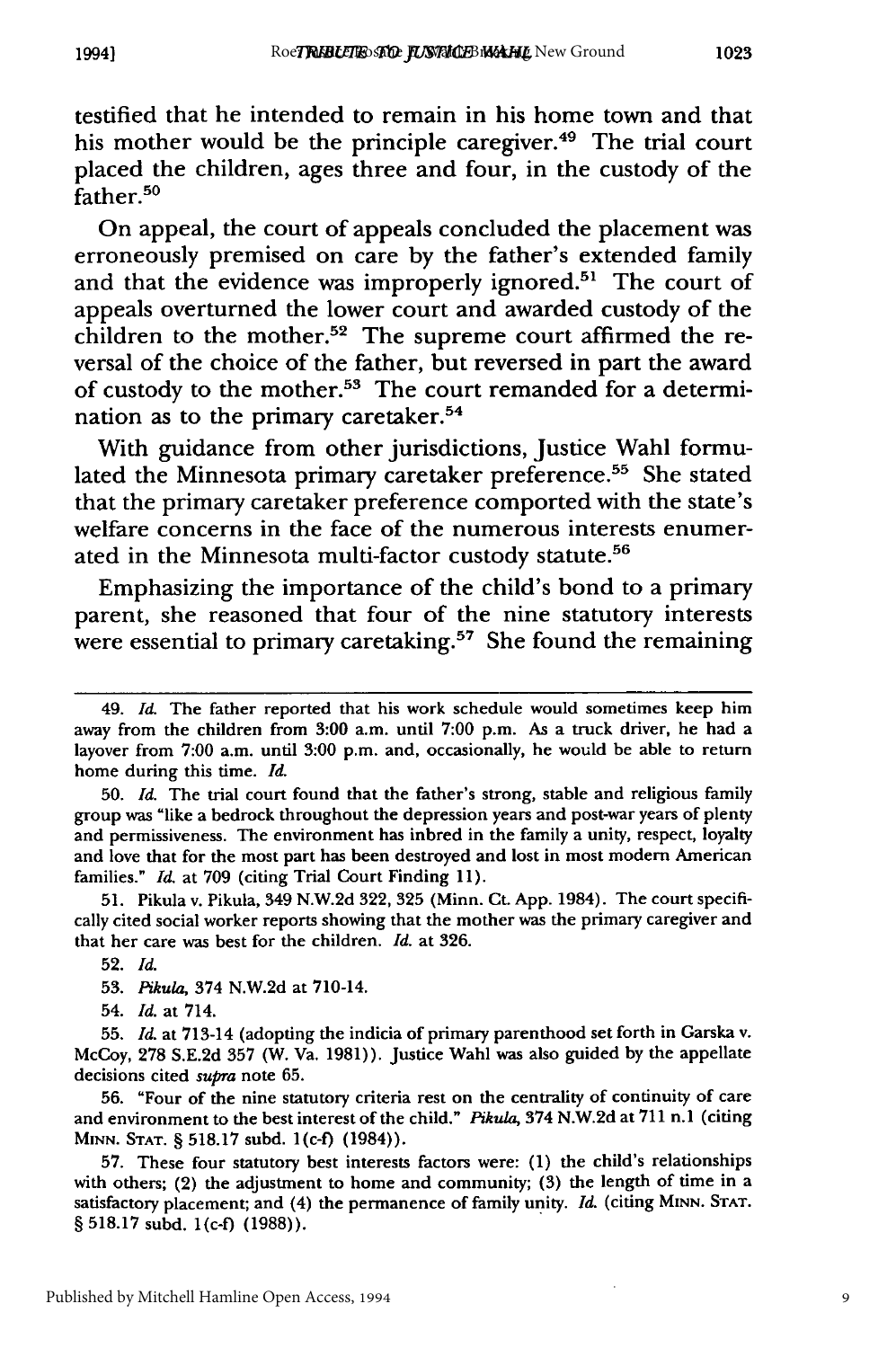factors "inherently resistant of evaluation and difficult to apply."58

Justice Wahl's opinion in *Pikula* involved more than just an effort to establish the primary caretaker preference. Woven throughout this opinion is her concern for promotion of certainty and a fear that the best interest standard may reflect the individual standards of the decision-maker.<sup>59</sup> Justice Wahl expressed her concern with the ineffectiveness of appellate review in custody cases by stating

The inherent imprecision heretofore present in our custody law has, in turn, diminished meaningful appellate review. We have repeatedly stressed the need for effective appellate review of family court decisions in our cases, and have required specificity in written findings based on the statutory factors **... .** We are no less concerned that the legal conclusion reached on the basis of those findings be subject to effective review. <sup>60</sup>

*Pikula* has since been the source of much citation, as well as much criticism. 61 One well-known commentator has written that "[i]n almost every aspect of its rationale, the primary caretaker preference proved ineffective in Minnesota."<sup>62</sup> That commentator's concern surrounded the failure to find a viable definition of primary caretaker necessary to achieve the standards required by the statute and the court.<sup>63</sup>

61. *See, e.g.,* Maxfield v. Maxfield, 452 N.W.2d 218, 223 (Minn. 1990) (stating that *Pikula's* primary caretaker preference is still the most important criteria in determining the child's best interest); Sefkow v. Sefkow, 427 **N.W.2d 203,** 212 (Minn. **1988)** (acknowledging that Minnesota's multi-factor statute, **MINN. STAT.** § **518.17 (1990),** providing for a child's best interest means "all relevant factors," mandates a "multifaceted inquiry" into all statutory factors).

62. Judge Gary Crippen, *Stumbling Beyond Best Interests of the Child: Reexamining Child Custody Standard-Setting in the Wake of Minnesota's Four Year Experiment with the Primary Caretaker Preference,* 75 **MINN.** L. REv. 427, 452 (1990).

63. *Id.* Subsequent to *Pikula,* the Minnesota Legislature attempted to reject the primary preference rule by declaring that the primary caretaker is only one of several factors to consider in custody disputes. **MINN. STAT.** § 518.17 subd. 1 (1990).

<sup>58.</sup> *Id.* at 712.

<sup>59.</sup> This was not the first custody opinion that mandated highly particularized trial court findings. In *Rosenfeld v. Rosenfeld,* **311** Minn. **76,** 249 N.W.2d 168 **(1976),** Justice MacLaughlin noted that custody decisions by lower courts required particularized findings to show both the consideration of statutory factors and that the decision was fairly rendered. *Id.* at 82, 249 N.W.2d at 171.

<sup>60.</sup> *Pikula,* 374 N.W.2d at 713.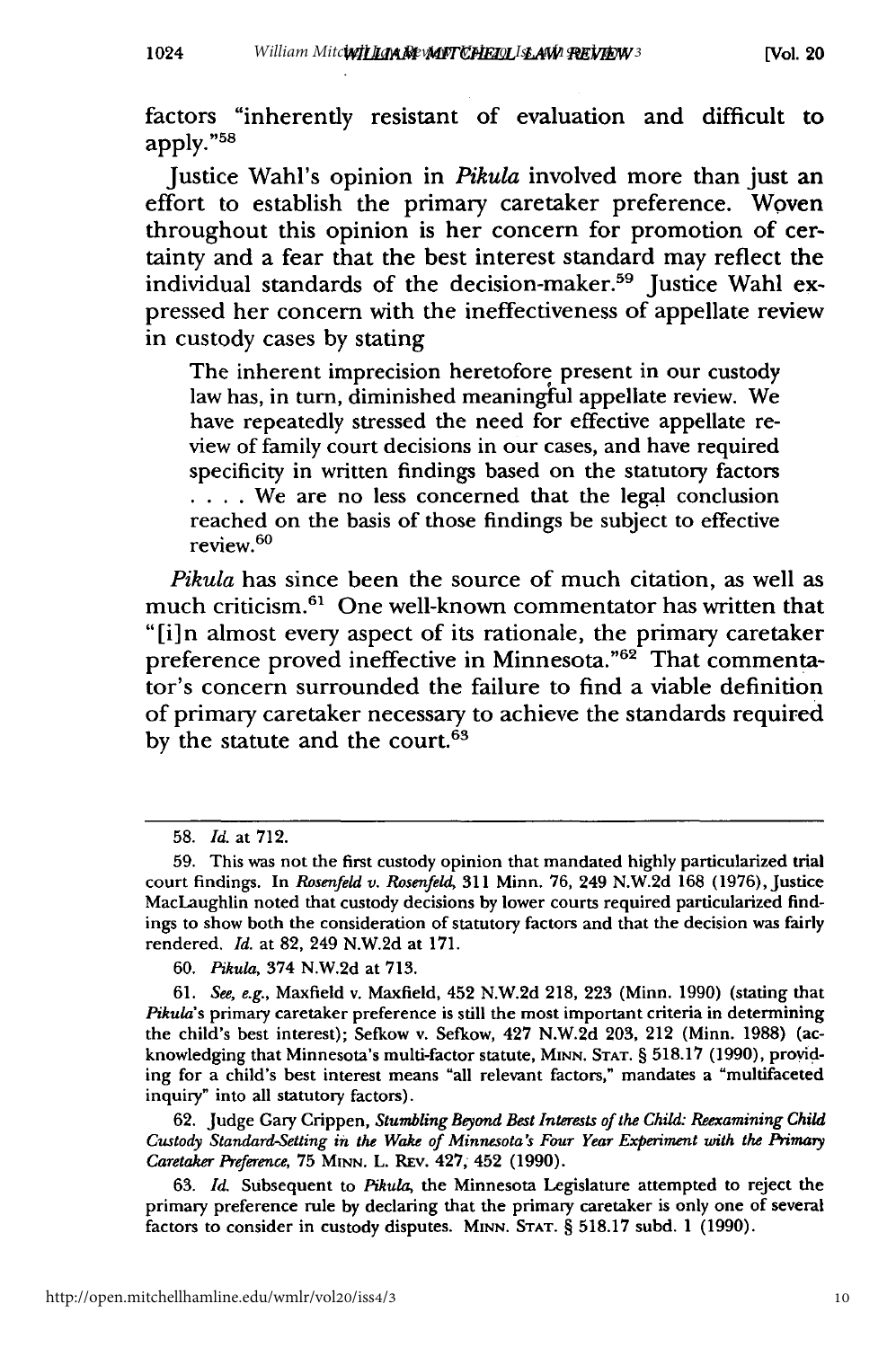In **1988,** the Minnesota Supreme Court retreated from its original support of the preference.<sup>64</sup> Recently, however, there has been renewed judicial support for the standard, evidencing the continuing struggle in this area of the law.65

## *D. On Federalism:* O'Connor v. Johnson, *287 N. W2d 400 (Minn. 1979); In re* Estate of Turner, *391 N. W 2d 767 (Minn. 1986);* State v. Russell, *477 N.W.2d 886 (Minn. 1991)*

Justice Wahl is a staunch supporter of the Minnesota Constitution's applicability in criminal cases<sup>66</sup> and, as such, has authored several opinions construing the state constitution expansively.<sup>67</sup> While not always the primary author of such opinions,<sup>68</sup> Justice

The Legislature reiterated its intent to terminate the caretaker preference by restating the 1989 prohibition against exclusive use of any statutorily based factor. "The primary caretaker factor may not be used as a presumption in determining the best interests of the child." **MINN. STAT.** § 518.17 subd. 1 (1990).

66. *See, e.g.,* Nyflot v. Commissioner of Public Safety, 369 N.W.2d 512 (Minn. 1985), *cert. denied,* 474 U.S. 1027 (1985). In Nyflot, the Minnesota Supreme Court declined to label chemical testing under the implied consent statute (MINN. **STAT.** § 169.123 subd. 2(b) (1992)) as a critical stage because formal adverserial proceedings had not yet begun. *Id.* at 515-16. Justice Wahl joined injustice Yetka's lengthy dissent characterizing the majority's holding as an "intrusion on the dignity of the individual... [and] is more akin to the laws prevailing in totalitarian states." *Id.* at 521.

67. *See, e.g.,* State v. Russell, 477 N.W.2d 886, 888 (Minn. 1991) (holding that the due process clause of the state constitution was violated by state statute imposing disparate penalties for possession of crack cocaine as opposed to powder cocaine).

68. *See* State ex rel. Cooper v. French, 460 N.W.2d 2, 9-10 (Minn. 1990) (holding that the freedom of conscience clause protected defendant landlord from being penalized for asserting right to exclude cohabitating tenants); State v. Hamm, 423 N.W.2d 379, 385-86 (Minn. 1988) (holding that the state constitutional right to ajury was violated by statute providing for six-person jury in misdemeanor and gross misdemeanor cases); Jarvis v. Levine, 418 N.W.2d 139, 148 (Minn. 1988) (holding that the forcible administration of drugs to an involuntarily committed patient without prior judicial authorization was a constitutional violation of the right to privacy clause of the state constitution); State v. Guminga, **395** N.W.2d 344, 346 (Minn. 1986) (holding that the imposition of vicarious criminal liability for state liquor violations was an infringement of the due process clause of the state constitution). In *Hamm,* Justice Yetka wrote, "[w]hile a decision of the United States Supreme Court interpreting an identical provision of the federal constitution may be persuasive, it should not be automatically followed or our separate constitution will be of little value." *Hamm,* 423 N.W.2d at 382.

*1994]*

<sup>64.</sup> *See* Sefkow v. Sefkow, 427 N.W.2d 203, 212 (Minn. 1988).

<sup>65.</sup> In *Maxfield v. Maxfield*, 452 N.W.2d 219 (Minn. 1990), Justice Wahl maintained that "the golden thread running through any best interest analysis is the importance, for a young child in particular, of its bond with the primary parent as this relationship bears on the other criteria, such as the need for a stable, satisfactory environment and the desirability of maintaining continuity." *Id.* at 223 (citing Rosenfield v. Rosenfield, **311** Minn. 76, 81, 249 N.W.2d 168, 170-71 (1976)).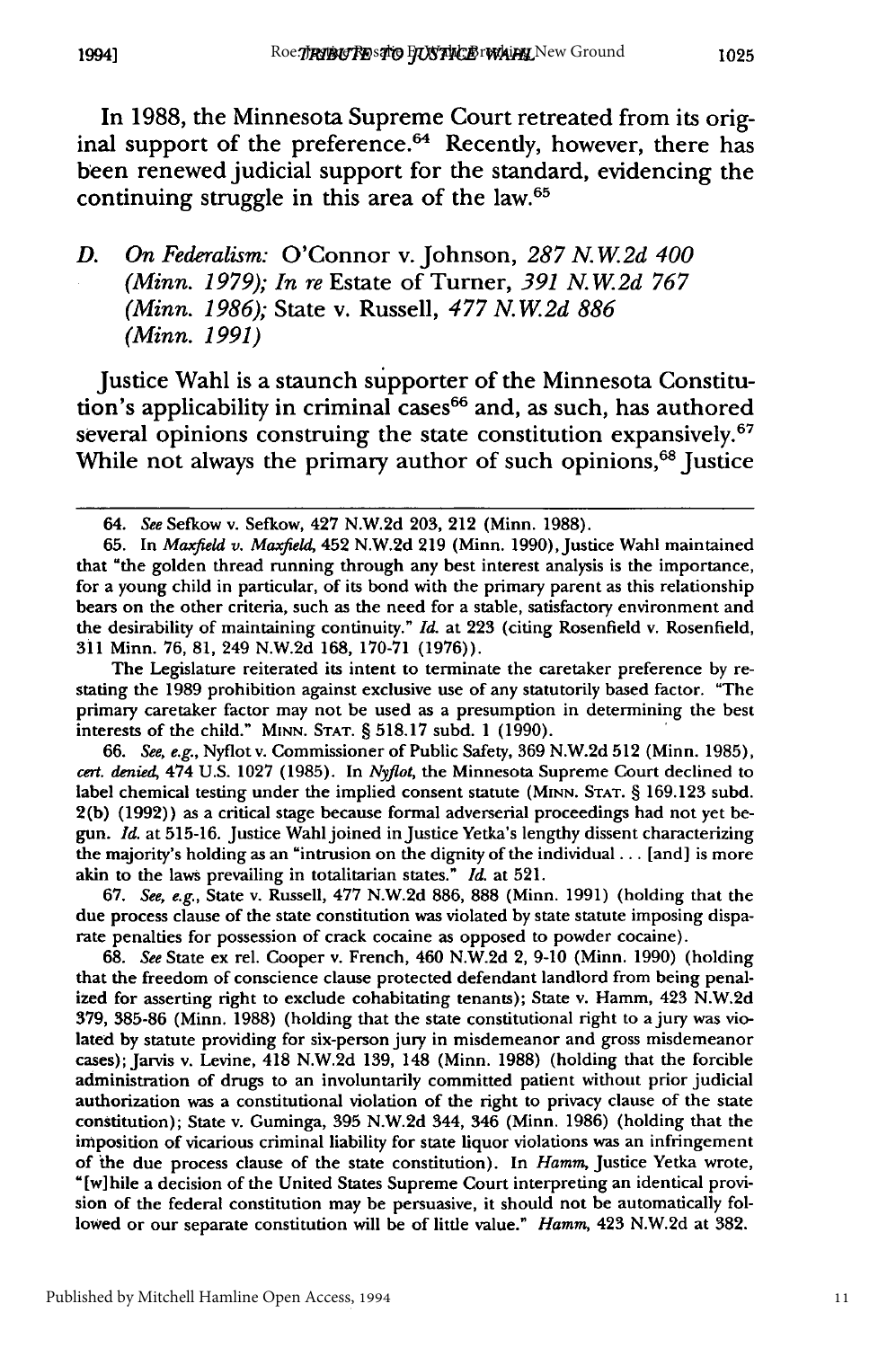Wahl has written, and concurred in, a number of notable decisions involving the state constitution.

## *1.* O'Connor v. Johnson, *287 N.W2d 400 (Minn. 1979)*

In *O'Connor v. Johnson,69* the supreme court invoked Article **1,** section **10** of the Minnesota Constitution. Section **10** states that to be valid, a search warrant "must be based on probable cause, be supported **by** oath or affirmation, and describe with particularity the place to be searched and the items to be seized."70

The *O'Connor* case arose from an investigation into liquor establishments. The St. Paul police department had reason to believe that a local establishment falsified a liquor license application.<sup>71</sup> Relying on information from the establishment's accountant, authorities believed the falsified records were in the office of attorney O'Connor.<sup>72</sup> The police obtained a search warrant for O'Connor's office, but the attorney refused to allow a search of his records on the grounds of the attorney work product doctrine.<sup>73</sup>

After being ordered to leave the records with the court, O'Connor sought a writ of prohibition to quash the search warrant.74 Justice Wahl, writing for the court, examined the validity of the search warrant:

This'case thus presents us with the very difficult and delicate issue of reasonableness of searching an attorney's office for documents and files of a particular client to find evidence of criminal wrongdoing **....** Even the most particular warrant cannot adequately safeguard client confidentiality, the attorney-client privilege, the attorney's work product, and the criminal defendant's constitutional right to counsel of all of the attorney's clients. It is unreasonable, in any case, to permit law enforcement officers to peruse miscellaneous documents in an attorney's office while attempting to locate documents listed in the search warrant **....** It will not unrea-

**<sup>69. 287</sup> N.W.2d** 400 (Minn. **1979).**

**<sup>70.</sup> MINN. CONST.** art. **I, § 10.** Justice Wahl wrote, "[t]here is no question in the instant case that the warrant is based on probable cause and supported **by** an affidavit. We must decide, however, whether the proposed search was reasonable, even though there was compliance with the literal terms of the constitutional and statutory provisions ... **."** *O'Connor,* **287 N.W.2d** at 402.

**<sup>71.</sup>** *O'Connor,* **287 N.W.2d** at 400.

**<sup>72.</sup>** *Id.* at 400.

**<sup>73.</sup>** *Id.* at 401.

<sup>74.</sup> *Id.*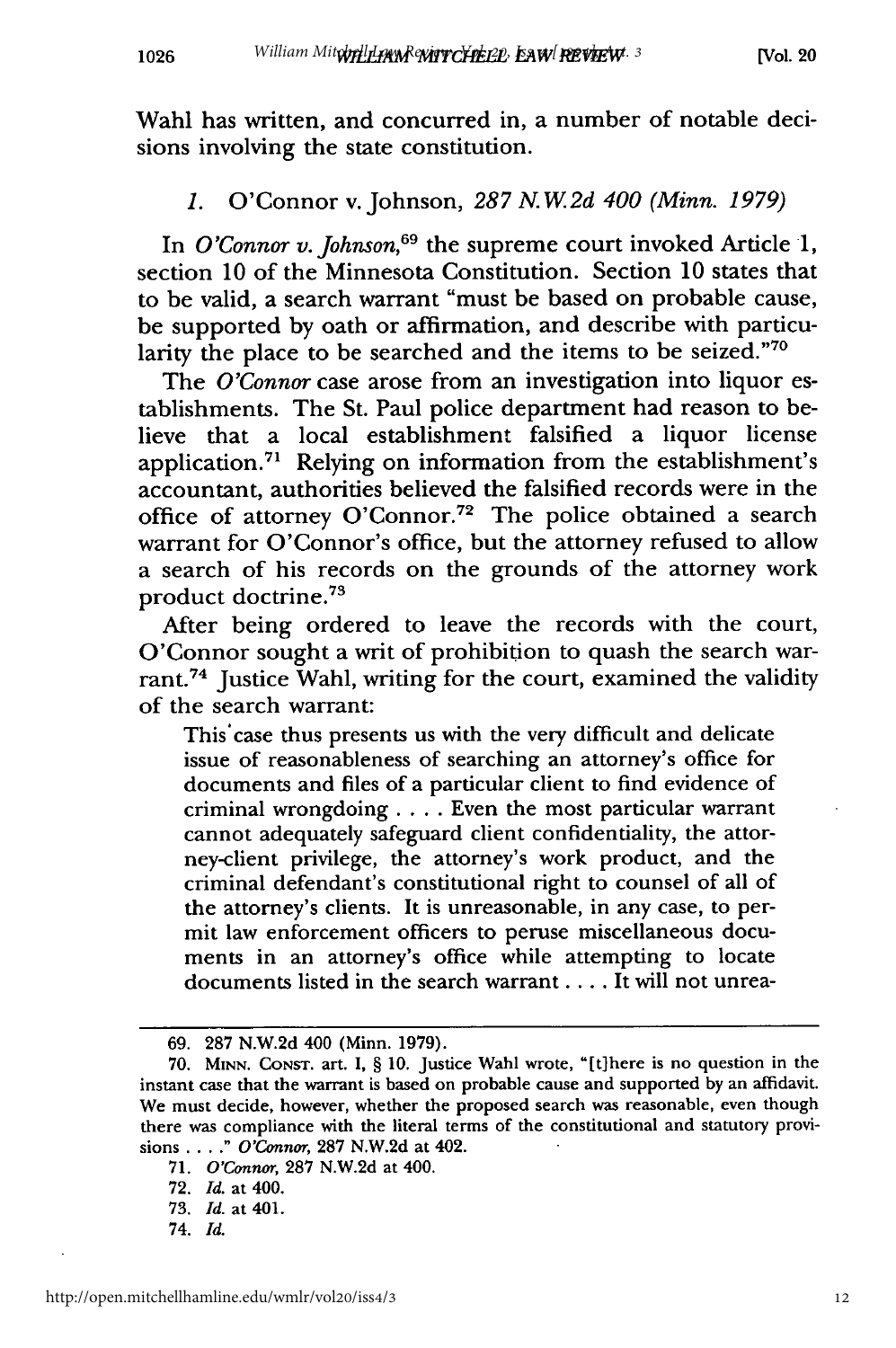sonably burden prosecutors' offices and effective law enforcement to require officers to proceed **by** subpoena duces tecum in seeking documents held **by** an attorney.75

She found the facts of *O'Connor* distinguishable from the United States Supreme Court's ruling in *Zurcher v. Stanford Daily;76* a case decided under the federal constitution. In *Zurcher,* the Supreme Court relied on the Fourth Amendment of the United States Constitution which does not prevent a state from issuing a warrant to search for evidence simply because the owner or possessor is not reasonably suspected of criminal wrongdoing.<sup>77</sup> Hence, a search warrant is appropriate in these situations.<sup>78</sup>

Justice Wahl distinguished *Zurcher* on the grounds that, in that case, the defendant newspaper had announced a policy of destroying documents that could aid in the prosecution of protestors.<sup>79</sup> In *O'Connor* there was no indication that the attorney would attempt to destroy the documents.<sup>80</sup> This distinction obviated the need for a search warrant instead of a subpoena duces tecum. <sup>81</sup>

She further distinguished *O'Connor* by focusing her analysis on the state constitution:

A more important distinction between this case and *Zurcher* is that our decision rests not only on the Fourth Amendment of the United States Constitution, but also on Article I, section 10 of the Minnesota Constitution. The states may, as the United States Supreme Court has often recognized, afford their citizens greater protections than the safeguards guaranteed in the Federal Constitution. Indeed, the states are independently responsible for safeguarding the rights of citizens.<sup>82</sup>

Thus Justice Wahl diverged from the United States Supreme Court in interpreting the requirements for a search warrant, and

**82.** *Id.* at 408 (citations omitted).

**<sup>75.</sup>** *Id.* at 404-05.

**<sup>76.</sup>** 436 U.S. 547 (1978).

**<sup>77.</sup>** *Id.* at 565-66.

**<sup>78.</sup>** *Id.* The *Zurcher* court held that a rule denying a search warrant for the premises of a third party and requiring a subpoena duces tecum was not constitutionally mandated. *Id.* at 560.

**<sup>79.</sup>** *O'Connor,* **287 N.W.2d** at 405.

**<sup>80.</sup>** *Id.*

**<sup>81.</sup>** *Id.*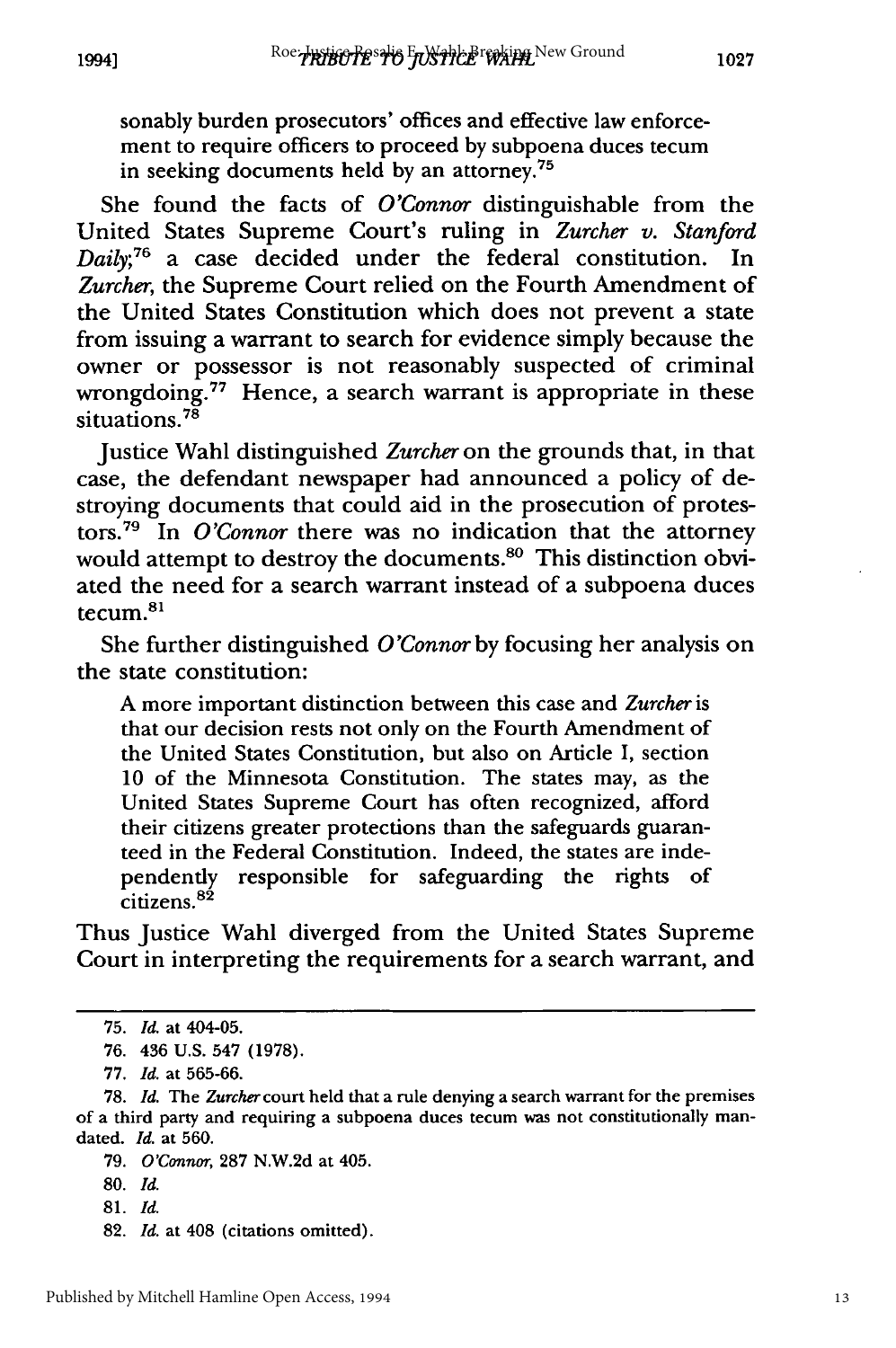1028

the *O'Connor* decision demonstrated her continued support for an independent state constitution.

#### *2. In re* Estate of Turner, *391 N. W.2d 767 (Minn. 1986)*

In *In re Estate of Turner*,<sup>83</sup> the supreme court upheld the constitutional validity of an estate collection statute allowing the state to recover from a decedent's estate any medical assistance payments made to the decedent after the decedent's sixty-fifth birthday.84 Former Chief Justice Amdahl authored this opinion which explored whether the statutory provision in question was rationally related to a legitimate state interest and thus was not an unconstitutional denial of equal protection.<sup>85</sup>

The opinion suggested an intent to treat the federal guarantee of equal protection coextensively with the state guarantee of equal protection.<sup>86</sup> This view was addressed in a footnote that stated "the rational basis standard used in Minnesota equal protection analysis is the same as the standard used in federal equal protection analysis."87

Justice Wahl concurred specially in the *Turner* decision.<sup>88</sup> While agreeing that the statute would pass muster under both the Minnesota and federal constitutions, she was concerned that the *Turner* footnote "perpetuates confusion and continues a 'battle of footnotes' " regarding the rational basis test.<sup>89</sup>

87. *Turner,* 391 N.W.2d at 770 n.2 (citing AFSCME v. Sundquist, 338 N.W.2d 560, 569 n.lI (Minn. 1983) (stating "the prohibition against arbitrary legislative action embodied in the state equal protection clause, Minn. Const. art. I,  $\S$  2, the state uniformity clause, Minn. Const. art. X, § 1, and the state special legislation clause, Minn. Const. art. XII, § 1, are coextensive with those afforded by the federal equal protection clause, U.S. Const. amend. XIV, § 1")).

88. *Id.* at 771.

89. *Id.* She wrote,

<sup>83. 391</sup> N.W.2d 767 (Minn. 1986).

<sup>84.</sup> *Id.* at **770** (upholding **MINN. STAT.** § 256B.15 **(1986)).**

<sup>85.</sup> *Id.* at 768.

<sup>86.</sup> Lisa Weinke, Note, *Invoking the State Constitution to Invalidate Legislation: Who's Guarding the Guardians?,* 18 WM. MITCHELL L. REV. 1073, 1093 (1992).

By footnote in a 1981 opinion, Wegan v. Village of Lexington, 309 N.W.2d 273, 281 n.14 (Minn. 1981), we indicated the rational basis standard under the Minnesota constitution differed from the federal standard. By footnote in 1982, AFSCME v. Sundquist, 338 N.W.2d 560, **570** n.12 (Minn. 1983), we stated that the federal and Minnesota state standards were "coextensive." By footnote in 1984, in McGuire v. C & L Restaurant, Inc., 346 N.W.2d 605, 613 n.10 (Minn. 1984), we again declared that the state and federal standards are different.

*Id.* at 771.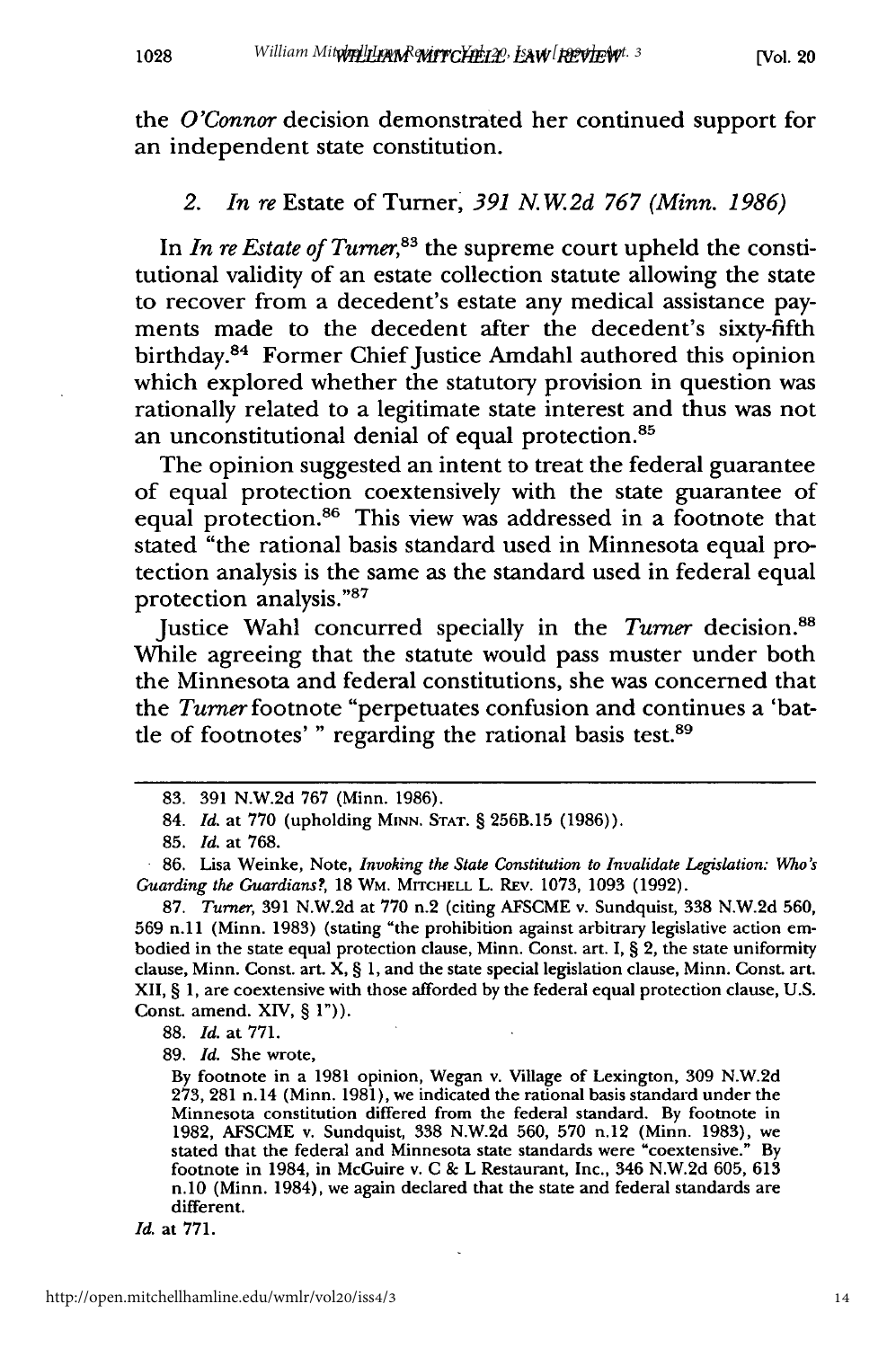Justice Wahl was troubled by the existence of conflicting footnote statements that left the legal community uncertain about the relationship between the state and federal rational basis standards. She stated, "[t]o say that the wording of the rational basis test in Minnesota case law merely represents a different way of stating an identical federal test . . . distorts and minimizes significant distinctions in . . . Minnesota cases [that] have applied rational basis analysis."<sup>96</sup>

The justice concluded her concurrence with a query to the court: "I would question whether we should harness interpretation of our state constitutional guarantees of equal protection to federal standards and shift the meaning of Minnesota's constitution every time federal case law changes."<sup>91</sup>

*Turner* provided an opportunity for Justice Wahl to present her definition of the Minnesota rational basis standard and to distinguish this test from the federal rational basis test. She insisted that the independent Minnesota constitutional standard be adopted in order to "move toward realism and protection of constitutional rights, [the] court's proper function."92

#### *3.* State v. Russell, *477 N.W2d 886 (Minn. 1991)*

In *State v. Russell,93* Justice Wahl had occasion to respond to the query she raised in *Turner.* The *Russell* court articulated and applied the independent Minnesota constitutional rational basis standard.94 Justice Wahl, writing the majority opinion, cited her final query in *Turner* and added that the continual shift in mean-

<sup>90.</sup> *Id.* at 771 (citing Guilliams v. Commissioner of Revenue, 299 N.W.2d 138, 142 (Minn. 1980) (providing the framework for the Minnesota rational basis test)).

<sup>91.</sup> *Id.* at 773. Justice Wahl acknowledged that scholars disagree as to whether a state court's interpretation of a state constitutional requirement of equal protection should be tied to a similar provision in the federal constitution. *Id.* (citing a comparison between authors favoring the federal-state uniformity and those favoring independent state standards).

**<sup>92.</sup>** *Turner,* **391** N.W.2d at 773.

**<sup>93.</sup>** 477 N.W.2d 886 (Minn. 1991).

<sup>94.</sup> *Id.* at 888. The court delineated a three-prong test:

<sup>(1)</sup> The distinctions which separate those included within the classification from those excluded must not be manifestly arbitrary or fanciful but must be genuine and substantial, thereby providing a natural and reasonable basis to justify legislation adapted to peculiar conditions and needs; (2) the classification must be genuine or relevant to the purpose of law; that is there must be an evident connection between the distinctive needs peculiar to the class and the prescribed remedy; and **(3)** the purpose of the statute must be one that the state can legitimately attempt to achieve.

*Id.* (quoting Wegan v. Village of Lexington, **309** N.W.2d **273,** 280 (Minn. 1981)).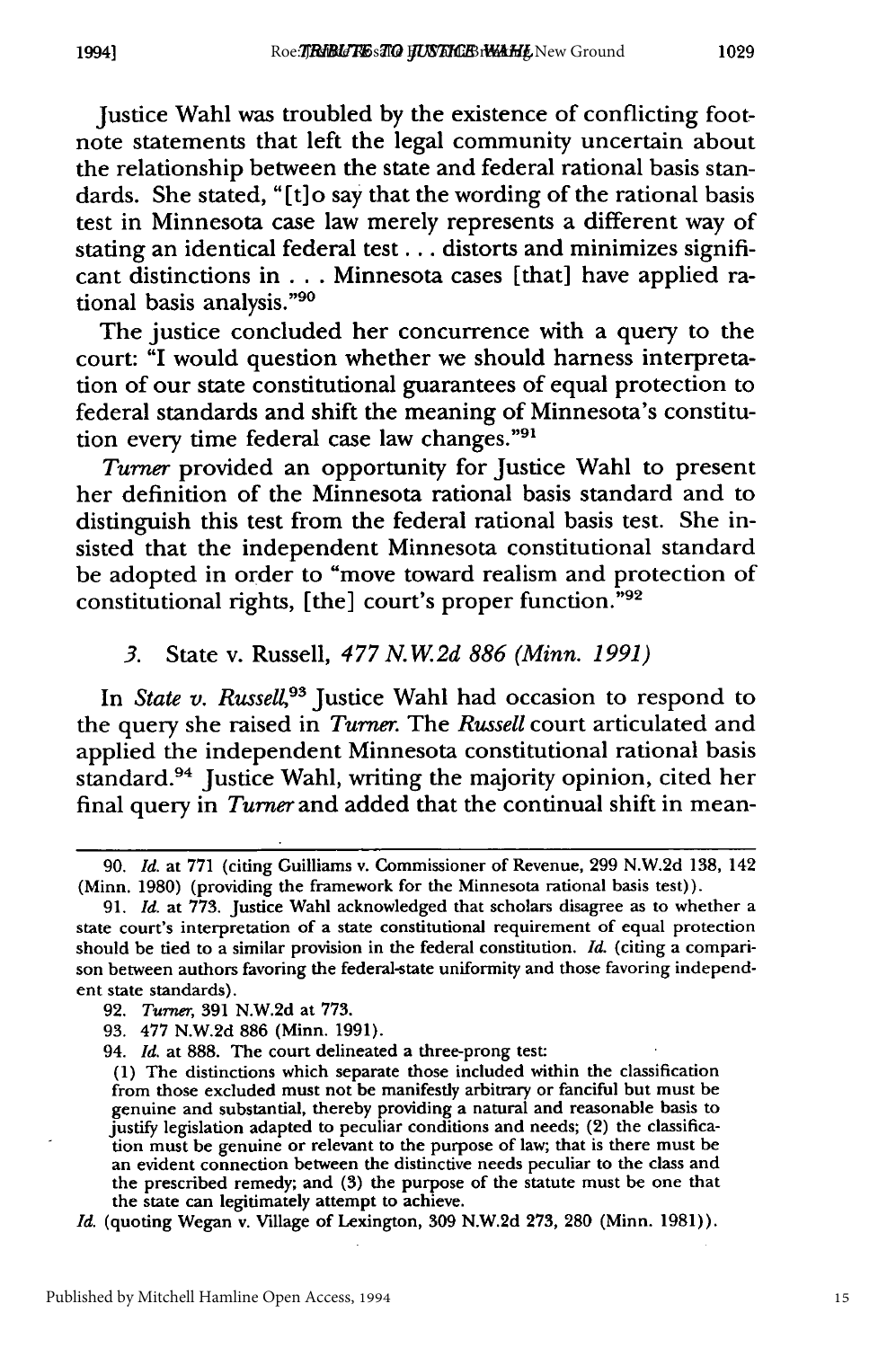ing of the equal protection standards would "undermine the integrity and independence of our state constitution and degrade the special role of this court, as the highest court of a sovereign state, to respond to the needs of Minnesota citizens."95

In *Russell,* the court upheld the invalidation of a state statute imposing a greater penalty on possession of cocaine base as opposed to powder base.<sup>96</sup> The defendants moved to dismiss the charges on the grounds that the statute violated federal and state guarantees of equal protection. $97$  The trial court applied the  $\check{F}$ ederal rational basis test<sup>98</sup> and invalidated the statute on the grounds that there was no rational basis for the statutory classification.99

Justice Wahl's opinion recognized that a rational basis standard was applicable, but reasoned that the state guarantee of equal protection imposed a greater test of scrutiny than did the federal constitution.<sup>100</sup> However, in a forceful dissenting opinion Justice Coyne argued that the Supreme Court has, with a few exceptions, treated the federal and state equal protection clauses similarly.<sup>101</sup> Citing *Turner*, Justice Coyne noted that the court has determined that the rational basis standards are the same and a review by the Court would be substantive at best.<sup>102</sup>

96. *Id.* at 888. MINN. **STAT.** § 152.03 subd. 2 (1989) provided in part:

A person is guilty of controlled substance crime in the third degree if:

(1) the person unlawfully possesses one or more mixtures of a weight of three grams or more containing cocaine base;

(2) the person unlawfully possesses one or more mixtures of a total weight of ten grams or more containing a narcotic drug.

*Id.*

1030

97. *Russell* 477 N.W.2d at 887.

98. *Id.* The federal rational basis test requires (1) a legitimate purpose for the challenged legislation, and (2) that it was reasonable for the lawmakers to believe that use of the challenged classification would promote that purpose. Western & S. Life Ins. Co. v. State Bd. of Equalization, 101 **S.** Ct. 2070, 2083 (1981).

99. *Russell,* 477 N.W.2d at 888.

100. *Id.* She wrote,

Even if we were to agree with the state's argument as to the analysis under the federal test, we strike the statute as unconstitutional under the rational basis test as articulated under Minnesota law. Since the early eighties, this court has, in equal protection cases, articulated a rational basis test that differs from the federal standard.

*Id.*

102. *Id.* at 902. Justice Coyne stated:

The argument that Minnesota applies a rational basis test that differs from the federal standard has been put to this court before and emphatically rejected **....** What the majority has actually done here is to engage in substantive

<sup>95.</sup> *Id.* at 889 (citing *In re Estate of Turner,* 391 N.W.2d 767, 773 (Minn. 1986)).

<sup>101.</sup> *Id.* at 895.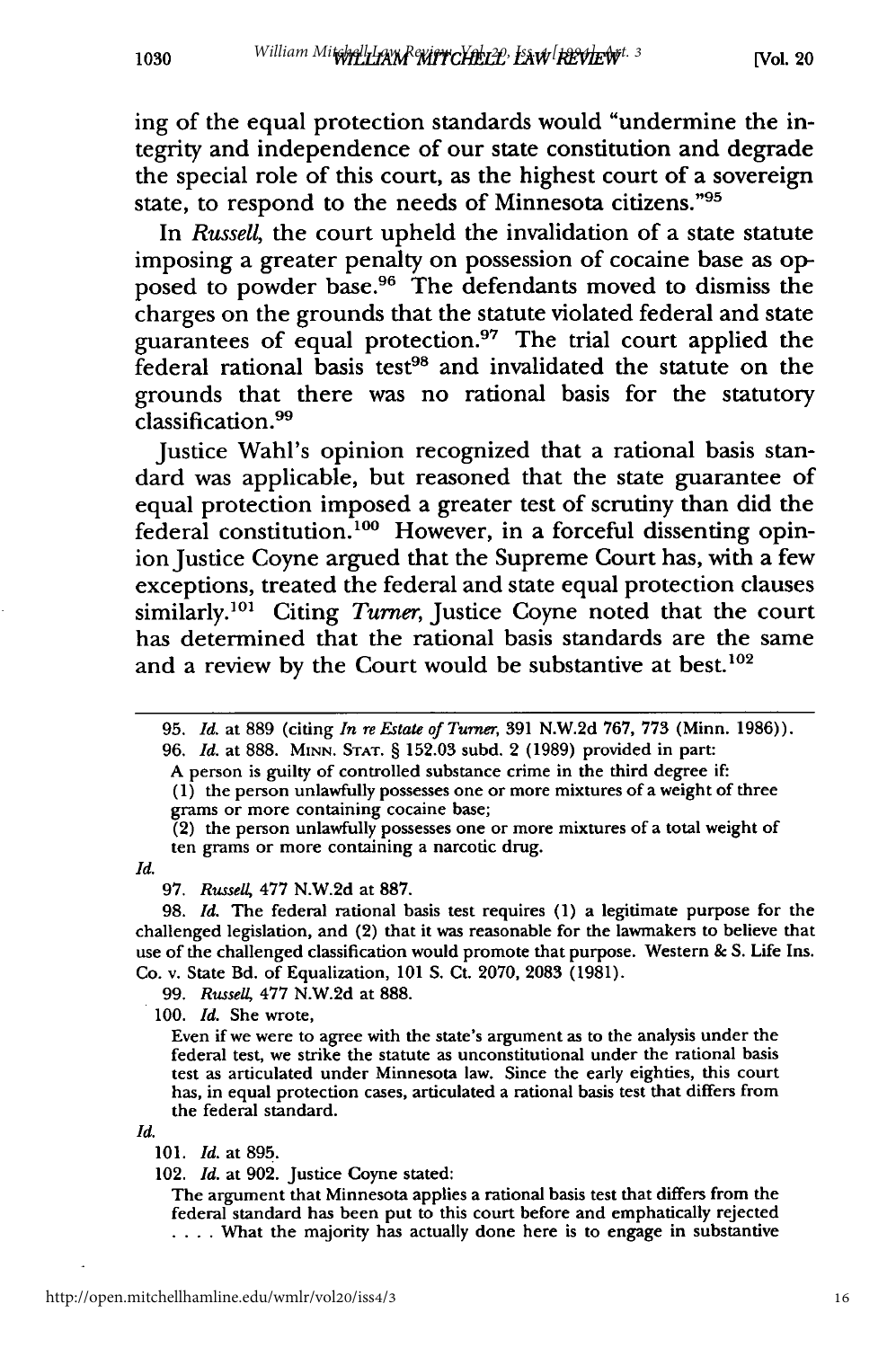That *Russell* and other recent supreme court decisions<sup>103</sup> have met with severe criticism from the bench<sup>104</sup> suggests that the supreme court is polarized on the issue of whether or not the Minnesota Constitution should be expansively interpreted.<sup>105</sup> With Justice Wahl departing the bench, there may be a movement toward judicial restraint. However, Justice Wahl has left a long line of majority and dissenting opinions that cannot be overlooked should the court seek to move away from independent constitutional interpretation.

#### III. **CONCLUSION**

Justice Wahl's decisions over the past seventeen years have had an effect in many areas, most notably in criminal constitutional law. That Justice Wahl has had her share of dissenters should come as no surprise. She is strong in her convictions and thoughtful in her decisions. These are traits that can breed conflict. Justice Wahl will, however, be missed on the bench. From the depth and expanse of her opinions, one can see that she successfully sharpened the vision of the Minnesota Supreme Court with the "second lens" she brought to the court.

review-the kind of review epitomized by Lochner v. New York .... In short, substantive review replaces an appropriate standard of review, not with a stricter standard, but with no standard at all.

#### Id.

103. See, e.g., Friedman v. Commissioner of Public Safety, 473 N.W.2d **828** (Minn. 1991) (holding that under the Minnesota Constitution the right to counsel attaches at the time of arrest) (Coyne, J. & Keith, C.J., dissenting)).

104. In *Friedman,* Justice Coyne dissented emphatically in arguing that *Nyflot v. Commissioner of Public Safety,* 369 N.W.2d 512 (Minn. 1985) was controlling in the instant case:

Denying what seems to me the clear import of *Nyflot,* the majority has neither articulated a satisfactory rational for disregarding the decision nor proposed a sound basis for interpreting the Minnesota constitution **....** Bluntly stated, the majority has made no attempt to explain why a person arrested for drunk driving is entitled to special treatment: until today at least, no one arrested for any other crime has been accorded a constitutional right to consult a lawyer before submitting to a search.

*Friedman,* 473 N.W.2d at **838** (citations omitted).

105. *See* Weinke, *supra* note 101, at 1081 n.53. This same author suggests that the tension between Justice Coyne on the one hand and Justices Wahl and Yetka on the other was also apparent in State v. Fuller, 374 N.W.2d 722 (Minn. 1985). Weinke, *supra* note 101, at 1080 n.40. In *Fuller,* the court had an opportunity to use the state constitution to extend the double jeopardy doctrine. While acknowledging the right to use the state constitution, the court refused to do so. *Fuller,* 374 N.W.2d at **726-27.** Justice Wahl dissented and argued that the court should not be inhibited from exercising the right and responsibility to apply the independent protection of the state constitution. *Id.* at **727** (citing WilliamJ. Brennan, *State Constitutions and the Protection of Individual Rights,* **90** HARv. L. REv. 489, 491 (1977)).